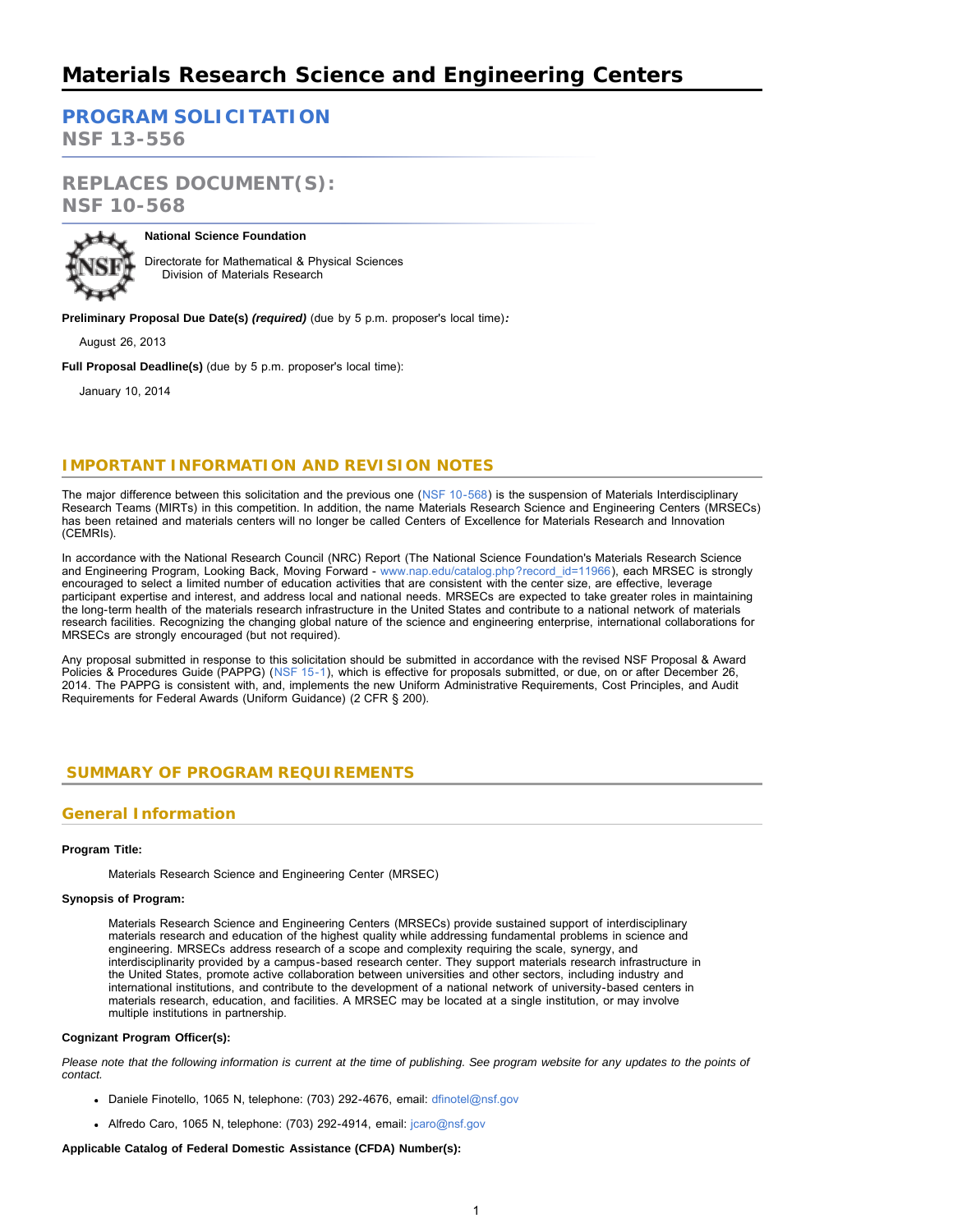# **Award Information**

**Anticipated Type of Award:** Cooperative Agreement

**Estimated Number of Awards:** 7 to 10

**Anticipated Funding Amount:** \$25,000,000 The number of MRSEC awards will depend on the quality of the proposals and available funds. An estimate of \$25M will be available for the FY 2014 competition for funding approximately 7-10 MRSEC awards.

# **Eligibility Information**

### **Who May Submit Proposals:**

Proposals may only be submitted by the following:

Proposals may be submitted by academic institutions in the US with broad programs in materials research and education. Academic institutions, as defined by the GPG, are universities and two- and four-year colleges (including community colleges) accredited in, and having a campus located in the US, acting on behalf of their faculty members.

### **Who May Serve as PI:**

There are no restrictions or limits.

### **Limit on Number of Proposals per Organization:** 1

Only one MRSEC preliminary proposal may be submitted by any one organization as the lead organization in this competition. An organization proposing research in several groups should submit a single MRSEC proposal with multiple Interdisciplinary Research Groups (IRGs). A MRSEC proposal must contain a minimum of 2 IRGs and a maximum of 5 IRGs. The IRGs in a center may be topically related, or they may address different topical aspects of materials research. A single center at an organization allows efficient usage of resources, including common infrastructure, and better coordination of education and other activities of the center.

Institutions that were awarded a MRSEC in the FY 2011 competition as the lead institution are **not** eligible to submit a MRSEC proposal as a lead institution in this competition. Existing MRSECs should have the ability to reprioritize resources and add new participants through, for example, their seed program.

Full MRSEC proposals may be submitted by invitation only.

### **Limit on Number of Proposals per PI or Co-PI:** 1

An individual may be the Principal Investigator (PI) or co-PI for only one preliminary proposal.

# **Proposal Preparation and Submission Instructions**

### **A. Proposal Preparation Instructions**

- **Letters of Intent:** Not required
- **Preliminary Proposals:** Submission of Preliminary Proposals is required. Please see the full text of this solicitation for further information.
- **Full Proposals:**
	- Full Proposals submitted via FastLane: NSF Proposal and Award Policies and Procedures Guide, Part I: Grant Proposal Guide (GPG) Guidelines apply. The complete text of the GPG is available electronically on the NSF website at: [http://www.nsf.gov/publications/pub\\_summ.jsp?ods\\_key=gpg.](http://www.nsf.gov/publications/pub_summ.jsp?ods_key=gpg)
	- Full Proposals submitted via Grants.gov: NSF Grants.gov Application Guide: A Guide for the Preparation and Submission of NSF Applications via Grants.gov Guidelines apply (Note: The NSF Grants.gov Application Guide is available on the Grants.gov website and on the NSF website at: [http://www.nsf.gov/publications/pub\\_summ.jsp?](http://www.nsf.gov/publications/pub_summ.jsp?ods_key=grantsgovguide) [ods\\_key=grantsgovguide\)](http://www.nsf.gov/publications/pub_summ.jsp?ods_key=grantsgovguide)

### **B. Budgetary Information**

- **Cost Sharing Requirements:** Inclusion of voluntary committed cost sharing is prohibited.
- **Indirect Cost (F&A) Limitations:** Not Applicable
- **Other Budgetary Limitations:** Other budgetary limitations apply. Please see the full text of this solicitation for further information.

### **C. Due Dates**

- **Preliminary Proposal Due Date(s)** *(required)* (due by 5 p.m. proposer's local time)*:*
	- August 26, 2013
- **Full Proposal Deadline(s)** (due by 5 p.m. proposer's local time):

January 10, 2014

# **Proposal Review Information Criteria**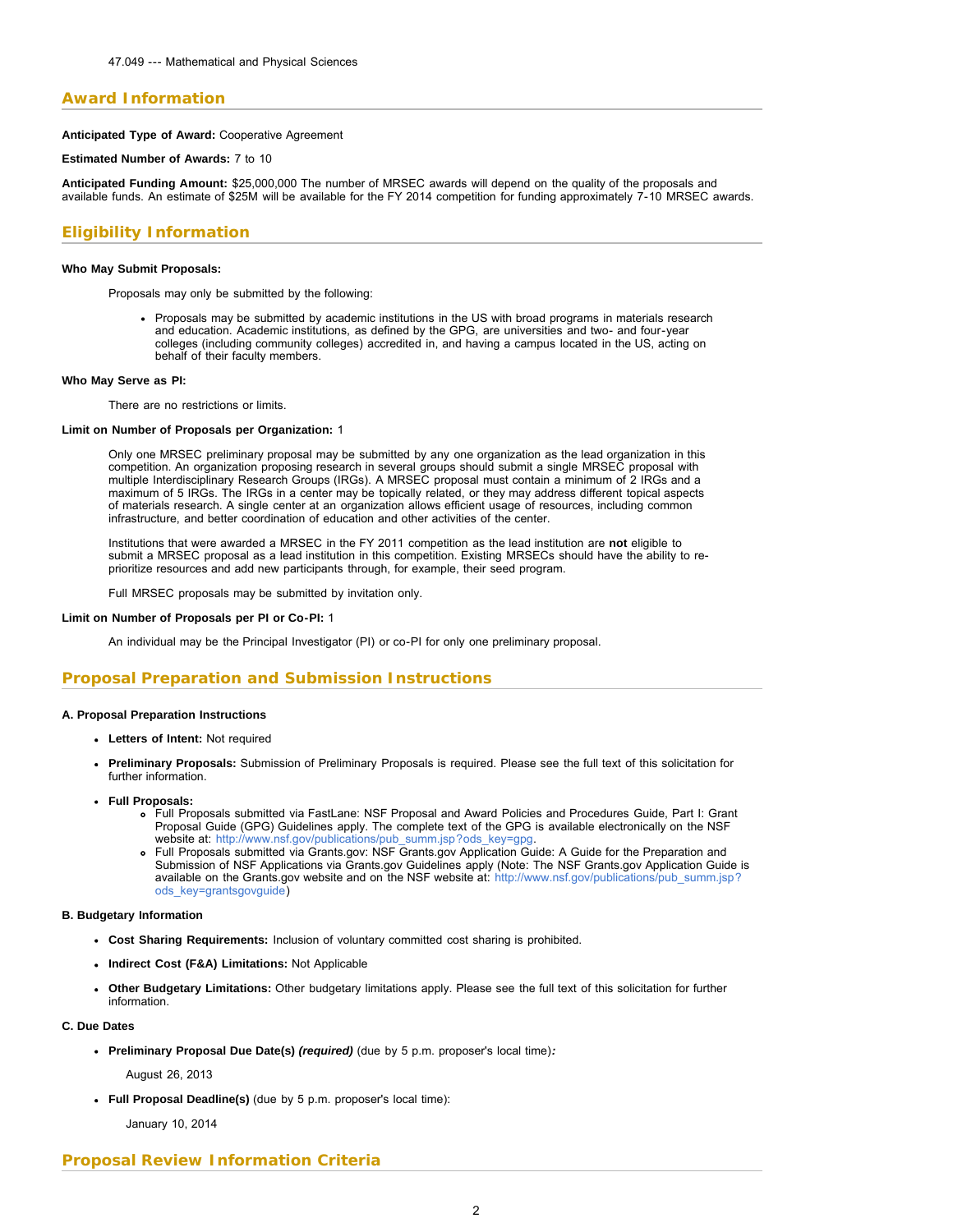**Merit Review Criteria:** National Science Board approved criteria. Additional merit review considerations apply. Please see the full text of this solicitation for further information.

# **Award Administration Information**

**Award Conditions:** Additional award conditions apply. Please see the full text of this solicitation for further information.

<span id="page-2-0"></span>**Reporting Requirements:** Additional reporting requirements apply. Please see the full text of this solicitation for further information.

# **TABLE OF CONTENTS**

**[Summary of Program Requirements](#page-0-0)**

- I. **[Introduction](#page-2-1)**
- II. **[Program Description](#page-2-2)**
- III. **[Award Information](#page-3-0)**
- IV. **[Eligibility Information](#page-3-1)**
- V. **[Proposal Preparation and Submission Instructions](#page-4-0)**
	- A. [Proposal Preparation Instructions](#page-4-0)
	- B. [Budgetary Information](#page-9-0)
	- C. [Due Dates](#page-9-1) D. [FastLane/Grants.gov Requirements](#page-9-2)
	-
- VI. **[NSF Proposal Processing and Review Procedures](#page-9-3)**
	- A. [Merit Review Principles and Criteria](#page-10-0) B. [Review and Selection Process](#page-11-0)
	-

### VII. **[Award Administration Information](#page-12-0)**

- A. [Notification of the Award](#page-12-1)
- B. [Award Conditions](#page-12-2)
- C. [Reporting Requirements](#page-12-3)
- VIII. **[Agency Contacts](#page-12-4)**
- IX. **[Other Information](#page-13-0)**

# <span id="page-2-1"></span>**I. INTRODUCTION**

The nature of materials research demands mechanisms to support interdisciplinary collaboration for the conception and execution of ideas, and for developing the capabilities to sustain our nation's competitiveness in the production of new technology and products based on advances in materials research. Materials Research Science and Engineering Centers (MRSECs) are expected to contribute to the development of a diverse and globally competitive scientific workforce for increased economic competitiveness of the United States.

MRSECs support interdisciplinary and multidisciplinary materials research and education of the highest quality while addressing fundamental problems in science and engineering of a scope and complexity requiring the scale and synergy provided by a campusbased research center. MRSECs require outstanding research quality, intellectual breadth, interdisciplinarity, flexibility in responding to new research opportunities, support for research infrastructure, and they foster the integration of research and education in the materials field. They are expected to have strong links to industry and other sectors, as appropriate, and to contribute to the development of a national network of university-based centers in materials research.

The NSF's mission is to promote and facilitate the progress of science, engineering, and related education in the United States. Its role in supporting research and education is particularly important in creating physical and human resources infrastructure in both traditional and emerging areas. NSF also promotes partnerships, including collaboration with other academic organizations, agencies, industry, national and government laboratories, for projects of mutual interest. International collaborations are also strongly encouraged.

The MRSEC program reinforces NSF's commitment to excellence in interdisciplinary research and education; it is national in scope and significance, requiring coordination of the overall effort among Centers. The MRSEC program complements, but does not substitute for, NSF support for individual investigators, small groups, national user facilities, and instrumentation in materials research.

<span id="page-2-2"></span>Information about these centers, current research areas, and the national networks supported by MRSECs can be found at [http://www.mrsec.org/.](https://www.nsf.gov/cgi-bin/good-bye?http://www.mrsec.org/) In an effort to preserve balance in the nation's materials research portfolio, topics are sought that solve fundamental, timely and complex materials problems that are intellectually challenging, important to society, and that potentially broaden the current portfolio.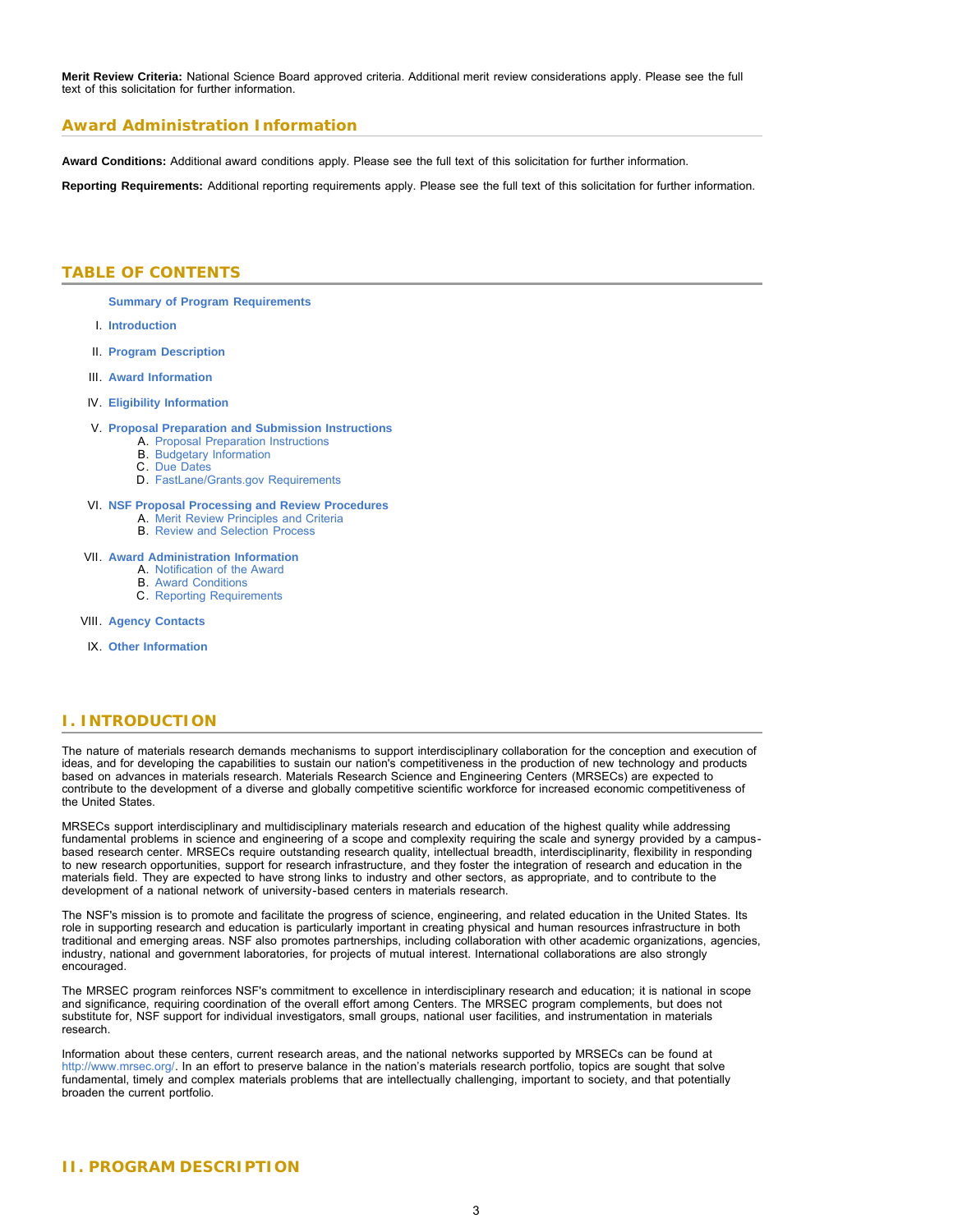Materials Research Science and Engineering Centers are supported by the National Science Foundation to undertake materials research of a scope and complexity that would not be feasible under traditional funding of individual research projects. The MRSEC program demonstrates NSF's commitment to excellence in interdisciplinary research and education; it is national in scope, encouraging coordination of the overall effort among centers; and it complements, but does not substitute for, NSF support for individual investigators, small groups, national user facilities, and instrumentation in materials research. More information about MRSECs may be found at [http://www.mrsec.org/.](https://www.nsf.gov/cgi-bin/good-bye?http://www.mrsec.org/)

A MRSEC may encompass two to five interdisciplinary research groups (IRGs). Each IRG involves several faculty members and associated researchers, addressing a major topic or area, in which sustained support for interactive effort by several participants with complementary backgrounds, skills, and knowledge is critical to progress. The IRGs in a center may be topically related, or they may address different topical aspects of materials research. The center as a whole is expected to be more than the sum of its IRGs, with the synergy arising from its common infrastructure, shared facilities, education and outreach activities, etc.

MRSECs incorporate the following activities to an extent consistent with the size and vision of the center:

- Academic institution-based interdisciplinary materials research of the highest quality: each IRG must have a well-integrated, interdisciplinary research program distinguished by intellectual excellence and driven by a clear vision that could lead to fundamental advances, new discoveries, and/or technological developments that could have national and international significance. Each IRG must show clear benefits of an interdisciplinary and collaborative approach to address a major materials topic or area and the linkages between researchers within the IRG.
- Seed funding: NSF intends to provide flexibility for the center to respond quickly and effectively to new opportunities, and pursue high risk/high impact and transformative research. These may include (but are not limited to): seed support for junior faculty and for investigators changing fields; emerging areas of interdisciplinary research; programs to link the university effort in materials with industry, national laboratories, and other sectors; the development of tools and cyber infrastructure for remote access to instrumentation; and innovative interdisciplinary educational ventures. Seed funding through the center is not intended to provide a substitute for NSF individual investigator funding.
- Promotion of the integration of research and education, and development of effective education/outreach activities that are consistent with the center size, leverage participant expertise and interest, and address local and national needs. Research Experiences for Undergraduates (REU) are required. A center should pursue activities with proven impacts in improving scientific education. It may also experiment with novel approaches as appropriate.
- Fostering increased participation in materials research and education of members of underrepresented groups in science and engineering (e.g., women, African Americans, Hispanics, Native Americans, Pacific Islanders, and persons with disabilities) at all academic levels. A center is strongly encouraged to develop cooperative programs with organization(s) serving predominantly underrepresented groups in science and engineering and/or predominantly undergraduate institutions.
- Development of shared experimental and computational facilities, properly staffed, equipped and maintained, and accessible to users from the center, the broader university community, and other institutions. A goal is to maintain the long-term health of the materials research infrastructure in the United States and contribute to a national network of materials research facilities.
- Promotion of partnerships by supporting a center's active cooperation with industry and international institutions, and other sectors, such as national laboratories, non-profit organizations, and state and local governments, in order to stimulate and facilitate knowledge transfer among the participants and strengthen the links between university-based research and its application.

Each MRSEC has the responsibility to manage and evaluate its own operation with respect to program administration, planning, content and direction. NSF support is intended to promote optimal use of university resources and capabilities, and to provide maximum flexibility in setting research directions, developing cooperative activities with other organizations, and responding quickly and effectively to new opportunities in materials research and education that are important to the nation's needs and technology base.

A center may address any area of research supported by the NSF Division of Materials Research. In addition to research excellence, these centers provide the infrastructure of equipment, education and outreach needed to ensure that the program as a whole meets its objectives and provides for effective coordination within and beyond the center community. Centers are required to contribute to the network addressing common problems and applications. Center shared experimental and computational facilities constitute the Materials Research Facility Network, a network of facilities that help to maintain and advance materials research infrastructure in the United States. More information about the network may be found at [http://www.mrfn.org](https://www.nsf.gov/cgi-bin/good-bye?http://www.mrfn.org).

# <span id="page-3-0"></span>**III. AWARD INFORMATION**

Individual MRSEC awards are expected to range in size from about \$2 million/year to a maximum of \$5 million/year, depending on the number of IRGs. Awards will be made for an initial duration of up to six years, but the level of funding is contingent on successful progress and upon the outcome of external review. The number of awards will depend on the availability of funds and the quality of proposals received. Any funding provided to existing centers after the initial duration will be based on the submission of a re-competing proposal as described below.

Proposals from existing (re-competing) MRSECs will be evaluated in open competition with new proposals and prior accomplishments will be an important consideration. If a proposal from an existing center is not successful, phase-out support may be provided at a reduced level for up to two additional years under the current award. If a proposal from an existing center is successful, a new cooperative agreement will be awarded for the center.

<span id="page-3-1"></span>Awards are based on comprehensive, competitive merit review. Re-competing centers must demonstrate excellence, significant achievements, and organizational and national impact in materials research; substantive accomplishments in the integration of research and education; active and effective collaboration with industry and other sectors, as appropriate; effective development and operation of shared facilities; and measurable success in broadening participation for underrepresented groups. Achievements under prior NSF support are a critical factor when re-competing proposals are considered. The commitment of each center to introducing substantially new research topics and undertaking innovative research will also be important in considering re-competing proposals. The anticipated effective date of new MRSEC awards is September 1, 2014.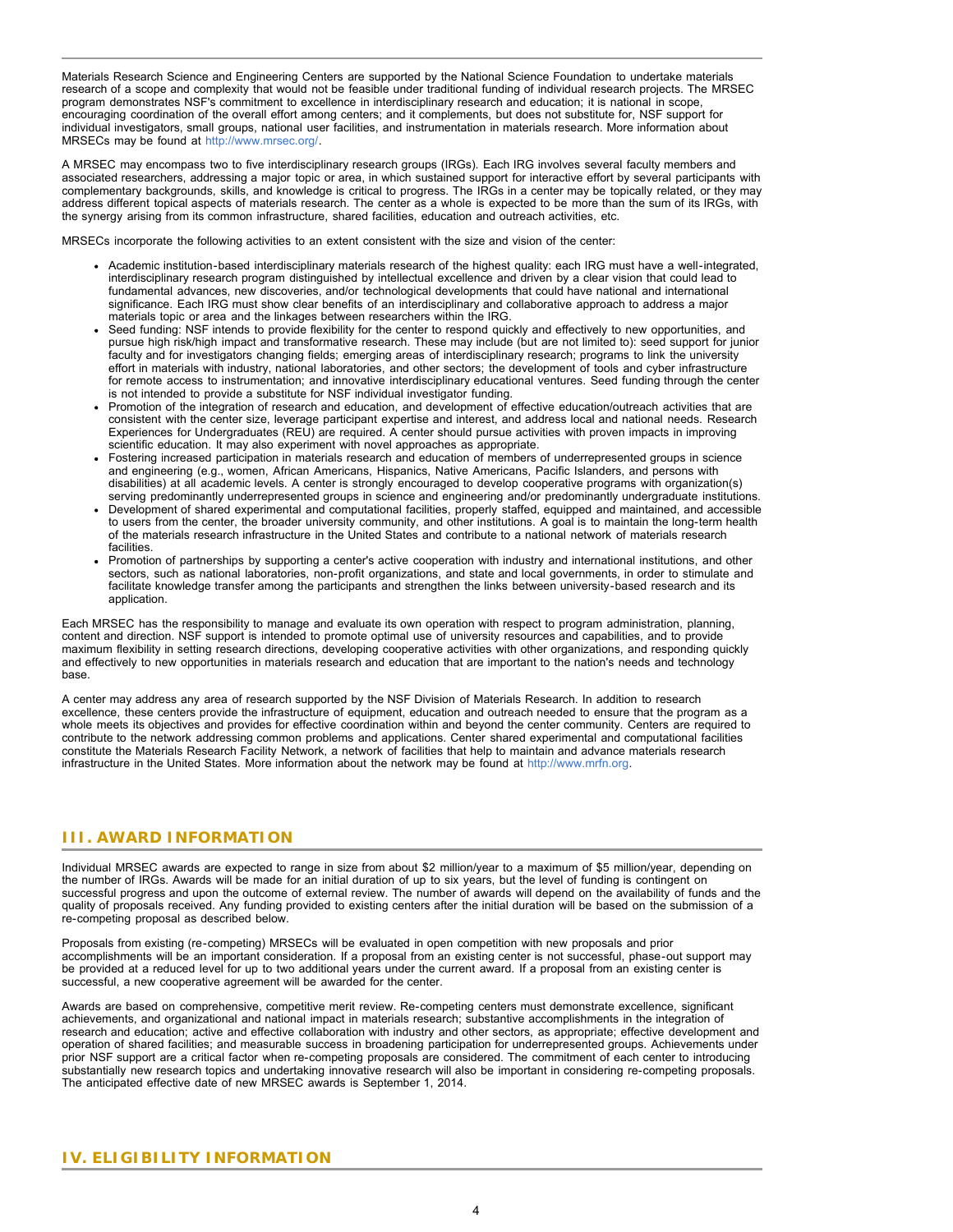#### **Who May Submit Proposals:**

Proposals may only be submitted by the following:

Proposals may be submitted by academic institutions in the US with broad programs in materials research and education. Academic institutions, as defined by the GPG, are universities and two- and four-year colleges (including community colleges) accredited in, and having a campus located in the US, acting on behalf of their faculty members.

#### **Who May Serve as PI:**

There are no restrictions or limits.

### **Limit on Number of Proposals per Organization:** 1

Only one MRSEC preliminary proposal may be submitted by any one organization as the lead organization in this competition. An organization proposing research in several groups should submit a single MRSEC proposal with multiple Interdisciplinary Research Groups (IRGs). A MRSEC proposal must contain a minimum of 2 IRGs and a maximum of 5 IRGs. The IRGs in a center may be topically related, or they may address different topical aspects of materials research. A single center at an organization allows efficient usage of resources, including common infrastructure, and better coordination of education and other activities of the center.

Institutions that were awarded a MRSEC in the FY 2011 competition as the lead institution are **not** eligible to submit a MRSEC proposal as a lead institution in this competition. Existing MRSECs should have the ability to reprioritize resources and add new participants through, for example, their seed program.

Full MRSEC proposals may be submitted by invitation only.

### **Limit on Number of Proposals per PI or Co-PI:** 1

An individual may be the Principal Investigator (PI) or co-PI for only one preliminary proposal.

#### **Additional Eligibility Info:**

Academic institutions in the US with broad research and education programs in the area of condensed matter physics, solid state and materials chemistry, materials science and engineering, and related areas of science and engineering may submit *preliminary proposals*.

In order to reduce the burden of proposal writing for the materials research community and the burden of subsequent proposal review and evaluation for reviewers and NSF staff, NSF will accept *full proposals* for MRSECs *by invitation only*, based on the results of the preliminary proposal evaluation.

While more than one organization may participate in a single proposal or preliminary proposal, one organization must accept overall management responsibility for the proposal. A single organization may not be the lead organization in more than one preliminary proposal. An individual may be the Principal Investigator (PI) or co-PI for only one preliminary proposal.

# <span id="page-4-0"></span>**V. PROPOSAL PREPARATION AND SUBMISSION INSTRUCTIONS**

# **A. Proposal Preparation Instructions**

**Preliminary Proposals** *(required):* Preliminary proposals are required and must be submitted via the NSF FastLane system, even if full proposals will be submitted via Grants.gov.

It is important that preliminary proposals conform to the instructions provided in this solicitation and the *Grant Proposal Guide*. Conformance with all preparation and submission instructions is required. NSF may return without review proposals that are not consistent with these instructions.

#### I. **MRSEC Preliminary Proposals** *(required):*

- 1. **NSF Cover Sheet** Proposers are reminded to identify this program solicitation number in the program announcement/solicitation block of the NSF Cover Sheet, and to select "Materials Rsch Sci and Eng Cent" from the FastLane organization unit pull-down list. Make sure to select the "Preliminary Proposal" checkbox. Compliance with this requirement is critical to determining the relevant proposal processing guidelines. Failure to submit this information may delay processing.
- 2. **Project Summary.** The Project Summary of a MRSEC proposal needs to contain the following three components: (a) a rationale for establishing the center and the anticipated synergies encompassing a center; (b) a brief description of the proposed interdisciplinary research groups, including their intellectual merit; and (c) a statement on the broader impacts of the proposed activities such as research, education/outreach, shared facilities, and collaborations. **Limit: 1 page.**
- 3. **Table of Contents**. Will be generated automatically by FastLane
- 4. **Project Description:** Include ONLY the following:
	- a. *A list of participating senior investigators* (faculty level and equivalent) by full name, organizational and departmental affiliation, and major role in the proposed center (e.g., IRG 1, IRG 2, education). **Limit: 1 page.**
	- b. *Achievements under recent NSF support.* Collaborative research and education activities funded by NSF should be an emphasis in this section. Current NSF MRSECs must describe research and other achievements under MRSEC support. Collaborative research activities funded by other agencies may be included here as well. In addition, if any PI or co-PI listed on the proposal cover sheet has received NSF funding in the past five years, information on the awards is required; each PI and co-PI who has received more than one award must report on the award most closely related to the proposal. There is no need to list awards of all senior investigators of the proposed center. **Limit: 2 pages.**
	- c. *Introduction.* State rationale and the vision of the MRSEC. In separate paragraphs identify the research, education, and diversity goals of the MRSEC. **Limit: 1 page.**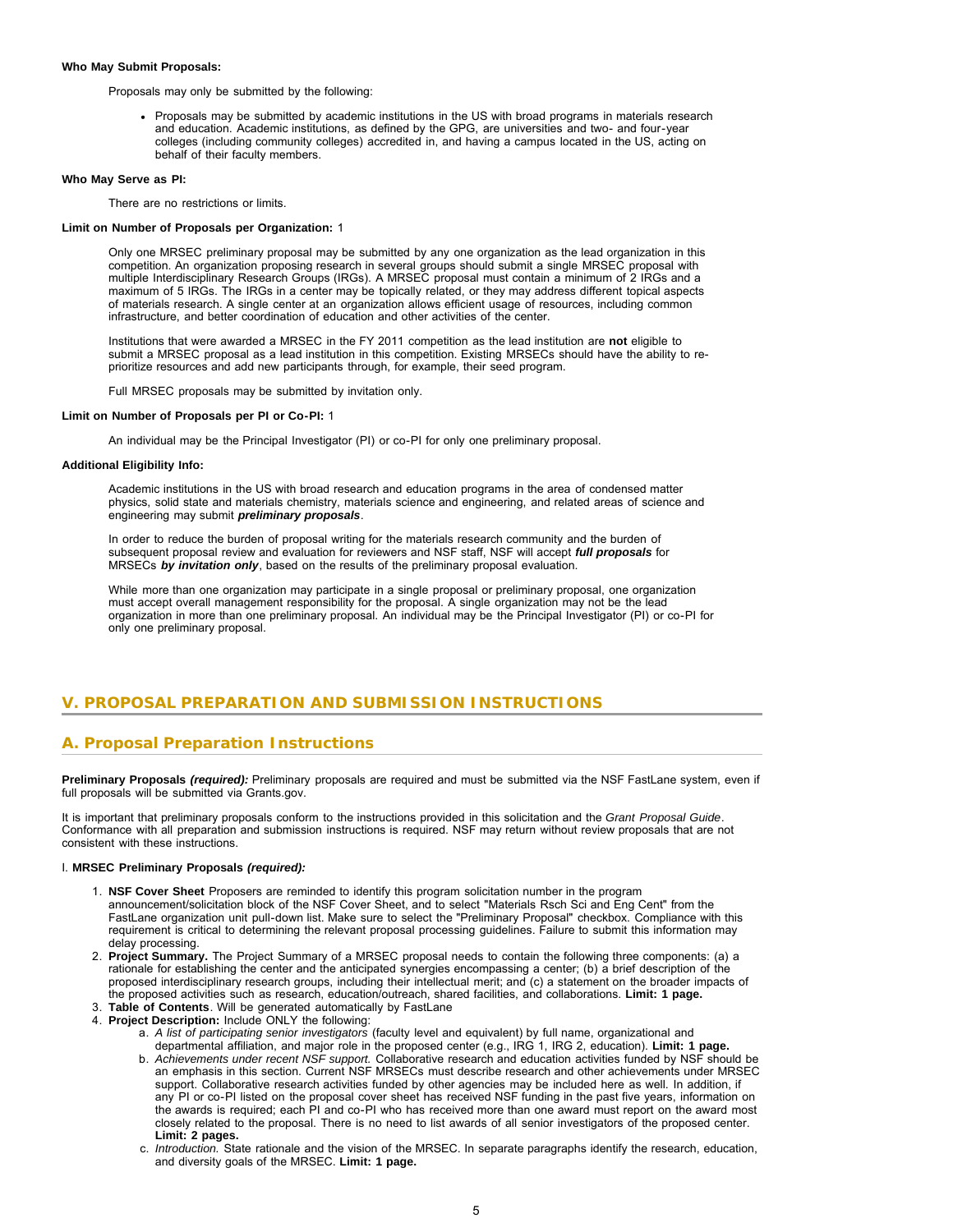- d. *A description of each proposed area of multi-investigator, interdisciplinary group research (a minimum of 2 IRGs and a maximum of 5 IRGs)*. List names of faculty-level participants, as well as numbers of undergraduate students, graduate students and postdoctoral associates in each group. Provide a concise description of the longterm research goals and intellectual focus, and outline the planned research activities. The need for an interactive, interdisciplinary approach involving several investigators, and the means of achieving this, should be clearly established. IRGs are sought that solve fundamental, timely and complex materials problems that are intellectually challenging and important to society. **Limit for each IRG: 4 pages**.
- e. *Other significant activities* include:
	- 1. *Education, human resource development, and diversity strategic plan.* Describe a limited number of wellchosen education and outreach activities, including a brief description of how the education goals integrate strategically with the research and organizational/partnership opportunities of the center. To allow students from outside the MRSEC to benefit from the breadth of the MRSEC opportunities, a Research Experiences for Undergraduates (REU) program with at least 50% off campus participation is required. The MRSEC REU program will be funded through the MRSEC award; no separate REU proposal is required. When preparing the budget for the MRSEC REU program, proposers must follow NSF REU budget guidelines; see [www.nsf.gov/funding/pgm\\_summ.jsp?pims\\_id=5517&org=NSF](http://www.nsf.gov/funding/pgm_summ.jsp?pims_id=5517&org=NSF) for specifics. In addition, MRSECs are expected to demonstrate a significant inclusion of underrepresented groups (e.g., women, African Americans, Hispanics, Native Americans, Pacific Islanders, and persons with disabilities) as center participants. Describe the center's strategic plan to broaden participation at all levels, the metrics that will be established to measure progress made, and the desired outcome for the 6 year award period. **Limit: 2 pages**.
	- 2. *Shared facilities*. Briefly describe the existing shared experimental and computational facilities and those that need to be established, and plans for the development of instrumentation. Outline plans for maintaining and operating the facilities, including staffing, provision for user fees, and plans for ensuring access to outside users. Distinguish clearly between existing facilities and those that are still to be developed. Briefly describe proposed contribution to a network of materials research facilities in the United States. **Limit: 1 page.**
	- 3. *Collaborations with industry, national laboratories, and other sectors.* Describe plans for significant intellectual and resource exchange, cooperation, and partnership with other organizations that may involve academic organizations, industry, international institutions and organizations, national laboratories, nonprofit organization, federal, state, and local governments and others. **Limit: 1 page.**
	- 4. *Leadership, administration and management* of the center. Describe the center management team and provide an outline of the proposed arrangements for the integrated center management structure. In addition, briefly describe the criteria and mechanisms for selecting and evaluating seed projects. **Limit: 1 page.**
- f. *A synopsis of organizational and other support* of the proposed center. Provide a description of the resources that the organization will provide to the project, should it be funded. Resources such as space, faculty release time, faculty and staff positions, capital equipment, access to existing facilities, collaborations, and support for outreach programs should be discussed, but not given as dollar equivalents. **Limit: 1 page.**

g. *Tables of Requested NSF Support.*

For each entry in the table include direct and indirect costs. Column totals must equal the total budget requested from NSF for the period shown. Include major capital equipment under shared facilities. Support for graduate students should normally be included under research, not under education and human resources.

| <b>SUMMARY TABLE OF REQUESTED NSF SUPPORT (\$k)</b>     |               |     |                        |     |  |  |  |  |  |  |  |
|---------------------------------------------------------|---------------|-----|------------------------|-----|--|--|--|--|--|--|--|
| <b>ACTIVITY</b>                                         | <b>YEAR 1</b> | l%  | <b>6-YEAR TOTAL 1%</b> |     |  |  |  |  |  |  |  |
| $ {\sf IRG} \> 1 \> (Title)$                            |               |     |                        |     |  |  |  |  |  |  |  |
| IRG 2 (Title) (repeat for each IRG)                     |               |     |                        |     |  |  |  |  |  |  |  |
| Seed Funding and Emerging Areas                         |               |     |                        |     |  |  |  |  |  |  |  |
| Total Research (IRGs + Seeds)                           |               |     |                        |     |  |  |  |  |  |  |  |
| <b>Shared Facilities</b>                                |               |     |                        |     |  |  |  |  |  |  |  |
| Education and Human Resources                           |               |     |                        |     |  |  |  |  |  |  |  |
| Collaboration with Industry and<br><b>Other Sectors</b> |               |     |                        |     |  |  |  |  |  |  |  |
| Administration                                          |               |     |                        |     |  |  |  |  |  |  |  |
| <b>Total</b>                                            |               | 100 |                        | 100 |  |  |  |  |  |  |  |

| <b>PROPOSED NUMBER OF PARTICIPANTS (First 3 Years)</b>   |               |               |         |  |  |  |  |  |  |
|----------------------------------------------------------|---------------|---------------|---------|--|--|--|--|--|--|
| <b>Number</b>                                            | <b>YEAR 1</b> | <b>YEAR 2</b> | IYEAR 3 |  |  |  |  |  |  |
| <b>Faculty-Level Participants</b>                        |               |               |         |  |  |  |  |  |  |
| <b>Faculty Participants Requesting</b><br>Salary Support |               |               |         |  |  |  |  |  |  |
| <b>Postdocs</b>                                          |               |               |         |  |  |  |  |  |  |
| Graduate Students                                        |               |               |         |  |  |  |  |  |  |
| <b>REU Students</b>                                      |               |               |         |  |  |  |  |  |  |
| <b>Technical Support Staff</b>                           |               |               |         |  |  |  |  |  |  |
| Administrative Support Staff                             |               |               |         |  |  |  |  |  |  |
|                                                          |               |               |         |  |  |  |  |  |  |

Complete the following subaward table only if any subaward is proposed.

| <b>SUBAWARD (\$k)</b>                            |                |                               |
|--------------------------------------------------|----------------|-------------------------------|
| <b>Number</b>                                    | <b>IYEAR 1</b> | <b>6-YEAR</b><br><b>TOTAL</b> |
| <b>Subawardee Institution 1</b>                  |                |                               |
| Subawardee Institution 2 (repeat as<br>(Ineeded) |                |                               |
|                                                  |                |                               |
|                                                  |                |                               |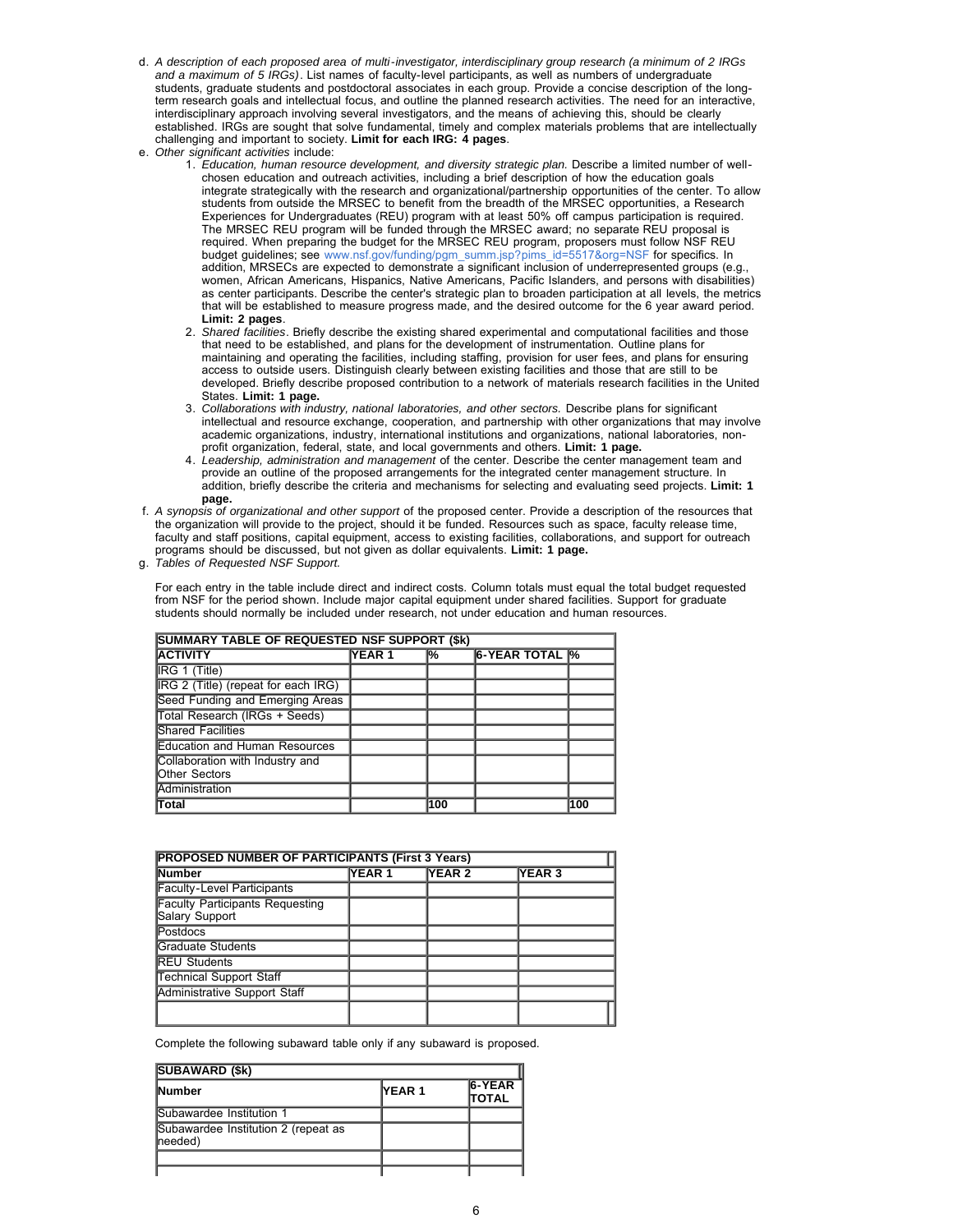- 5. **References Cited.** List only references cited in the Project Description. A total of 2 pages per IRG allowed (up to 4 for 2 IRG pre-proposals, up to 6 for 3 IRG pre-proposals, etc). See the Grant Proposal Guide (GPG) for format instructions.
- **Noncompliance with NSF guidelines may result in the preliminary proposal being returned without review.** 6. **Biographical Sketches.** Include a biographical sketch for each faculty-level participant according to GPG guidelines. List full names of collaborators/coauthors within the past 4 years; co-editors within the past 2 years; graduate advisor; postdoctoral advisor; postdoctoral scholars within the past 5 years; and all prior graduate students. See GPG for format instructions. **Noncompliance with NSF GPG guidelines may result in the preliminary proposal being returned without review. Limit: 2 pages for each senior investigator.**

### **Additional Information:**

**Suggested Reviewers.** Submit a list of individuals who might be suitable to act as impartial reviewers through the Suggested Reviewers function of FastLane. Include their names, affiliations, phone numbers, e-mail addresses, and areas of expertise. PIs can also include a short list of reviewers to be avoided.

Immediately after submission of the preliminary proposal, please send via e-mail to [mrsec@nsf.gov t](mailto:mrsec@nsf.gov)he following:

- 1. An Adobe Acrobat or Microsoft Word file with the filename: preproposal # institution COI (replacing institution with university name). A combined list of full names of: collaborators/co-authors within the past 4 years; co-editors within the past 2 years; graduate advisor; postdoctoral advisor; postdoctoral scholars within the past 5 years; and all prior graduate students, for all senior participants in the proposed MRSEC, and (optional) a short list of reviewers to avoid.
- 2. A Microsoft Excel file with the filename: preproposal #\_institution\_ reviewers. A spreadsheet of suggested reviewers for each IRG with the following 9 columns: last name, first name, middle initial, institution, department, phone number, e-mail address, expertise, IRG(s).

#### **No additional material is required or accepted with the preliminary proposal submission.** *Budget***,** *Current and Pending Support***, and** *Facilities, Equipment and Other Resources* **sections are not required or accepted.**

**Full Proposal Preparation Instructions:** Proposers may opt to submit proposals in response to this Program Solicitation via Grants.gov or via the NSF FastLane system.

- Full proposals submitted via FastLane: Proposals submitted in response to this program solicitation should be prepared and submitted in accordance with the general guidelines contained in the NSF Grant Proposal Guide (GPG). The complete text of the GPG is available electronically on the NSF website at: [http://www.nsf.gov/publications/pub\\_summ.jsp?ods\\_key=gpg.](http://www.nsf.gov/publications/pub_summ.jsp?ods_key=gpg) Paper copies of the GPG may be obtained from the NSF Publications Clearinghouse, telephone (703) 292-7827 or by email from [nsfpubs@nsf.gov.](mailto:nsfpubs@nsf.gov) Proposers are reminded to identify this program solicitation number in the program solicitation block on the NSF Cover Sheet For Proposal to the National Science Foundation. Compliance with this requirement is critical to determining the relevant proposal processing guidelines. Failure to submit this information may delay processing.
- Full proposals submitted via Grants.gov: Proposals submitted in response to this program solicitation via Grants.gov should be prepared and submitted in accordance with the NSF Grants.gov Application Guide: A Guide for the Preparation and Submission of NSF Applications via Grants.gov. The complete text of the NSF Grants.gov Application Guide is available on the Grants.gov website and on the NSF website at: ([http://www.nsf.gov/bfa/dias/policy/docs/grantsgovguide.pdf\)](http://www.nsf.gov/bfa/dias/policy/docs/grantsgovguide.pdf). To obtain copies of the Application Guide and Application Forms Package, click on the Apply tab on the Grants.gov site, then click on the Apply Step 1: Download a Grant Application Package and Application Instructions link and enter the funding opportunity number, (the program solicitation number without the NSF prefix) and press the Download Package button. Paper copies of the Grants.gov Application Guide also may be obtained from the NSF Publications Clearinghouse, telephone (703) 292- 7827 or by e-mail from [nsfpubs@nsf.gov.](mailto:nsfpubs@nsf.gov)

**Important Proposal Preparation Information:** FastLane will check for required sections of the proposal, in accordance with *Grant Proposal Guide* (GPG) instructions described in Chapter II.C.2. The GPG requires submission of: Project Summary; Project Description; References Cited; Biographical Sketch(es); Budget; Budget Justification; Current and Pending Support; Facilities, Equipment & Other Resources; Data Management Plan; and Postdoctoral Mentoring Plan, if applicable. If a required section is missing, **FastLane will not accept the proposal.**

Please note that the proposal preparation instructions provided in this program solicitation may deviate from the GPG instructions. If the solicitation instructions do not require a GPG-required section to be included in the proposal, insert text or upload a document in that section of the proposal that states, "Not Applicable for this Program Solicitation." Doing so will enable FastLane to accept your proposal.

II. MRSEC Full Proposal Preparation Instructions: **A full proposal may be submitted only by invitation.**

#### *The standard Grant Proposal Guide or NSF Grants.gov Application Guide instructions for proposal preparation apply, with the following modifications.*

- 1. **NSF Cover Sheet.** Proposers are reminded to identify this program solicitation number in the program announcement/solicitation block of the NSF Cover Sheet, and to select "Materials Rsch Sci and Eng Cent" from the FastLane organization unit pull-down list. Grants.gov Users: The program solicitation number will be pre-populated by Grants.gov on the NSF Grant Application Cover Page. Grants.gov users should refer to Section VI.1.2. of the NSF Grants.gov Application Guide for specific instructions on how to designate the NSF Unit of Consideration. Make sure that the button asking "If This Is A Preliminary Proposal ..." is UNCHECKED; also make sure to enter your preliminary proposal number in the box asking "Show Related Preliminary Proposal Number If Applicable."
- 2. **Project Summary.** The Project Summary of a MRSEC proposal needs to contain the following three components: (a) a rational for establishing the center and the anticipated synergies encompassing a center; (b) a brief description of the proposed interdisciplinary research groups, including their intellectual merit; and (c) a statement on the broader impacts of the proposed activities such as research, education/outreach, broadening participation, shared facilities, and collaborations. **Limit: 1 page.**
- 3. **Table of Contents.** Generated automatically by the system.
- 4. **Project Description.** Include the following:
	- a. *A list of participating senior investigators* (faculty-level and equivalent) by full name, organizational and departmental affiliation, and major role in the proposed center (e.g., IRG 1, IRG 2, education). **Limit: 1 page.**
	- b. *Achievements under recent NSF support*. Collaborative research and education activities funded by NSF should be an emphasis in this section. (Current NSF MRSECs must describe research and other achievements under MRSEC support.) Collaborative research activities funded by other agencies may be included here as well. In addition, if any PI or co-PI listed on the proposal cover sheet has received NSF funding in the past five years, information on the awards is required; each PI and co-PI who has received more than one award must report on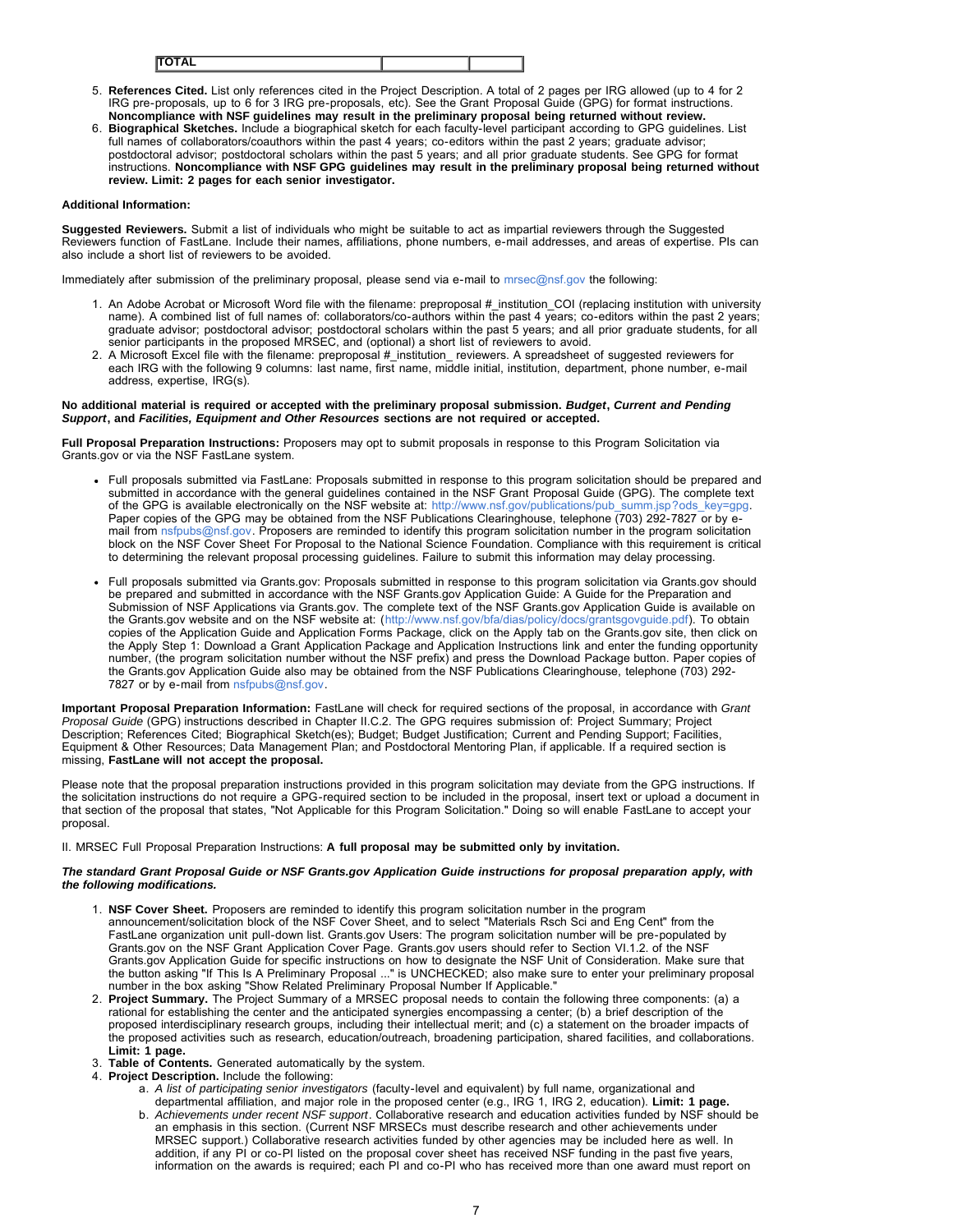the award most closely related to the proposal. There is no need to list awards of all senior investigators of the proposed center. **Limit: 5 pages**.

- c. *Introduction and strategic plan*. Provide a clear vision for and description of the proposed MRSEC and its potential scientific, technological, and societal impacts. Briefly describe the organizational setting of the center, its proposed scope and organization, activities in research and education and their integration, development of human resources, shared research facilities, collaborative activities with industry, national laboratories, and others. Outline how the MRSEC plans to achieve the goals, the process and metrics used to monitor progress, and the mechanisms of assessment. **Limit: 4 pages.**
- d. *Interdisciplinary research groups* (a minimum of 2 IRGs and a maximum of 5 IRGs). For each IRG proposed, provide a concise description of the long-term research goals and intellectual focus, and describe the planned research activities in sufficient detail to enable their scientific merit and significance to be assessed. Describe the role and intellectual contribution of each senior participant in the IRG, and briefly outline the resources available or planned to accomplish the research goals (it will be helpful to boldface the name of each senior investigator wherever it occurs). The need for an interactive, interdisciplinary approach involving several investigators, and the means of achieving this, should be clearly established. Place the IRG in the context of the center as a whole, and describe interactions with other groups and organizations. At the beginning of each IRG section in the proposal, name the senior personnel who will participate, and state the proposed number of undergraduate students, graduate students and postdoctoral associates in each group. **Limit for each IRG: 10 pages.**
- e. *Other significant activities include*:
	- 1. *Seed funding and emerging areas.* Describe the criteria and mechanisms for selecting and evaluating seed projects. Describe initial seed projects, including names of faculty-level participants and numbers of students and postdocs. **Limit: 3 pages.**
	- 2. *Education and human resources development.* Describe the education and human resource goals, provide a rationale for those goals, and metrics used to measure desired outcomes for the 6 year period of the award. Describe how the education goals integrate strategically with the research and organizational/partnership opportunities of the center, and management of proposed education activities. To allow students from outside the MRSEC to benefit from the breadth of the MRSEC opportunities, a Research Experiences for Undergraduates (REU) program with at least 50% off campus participation is required. The MRSEC REU program will be funded through the MRSEC award; no separate REU proposal is required. When preparing the budget for the MRSEC REU program, proposers must follow NSF REU budget guidelines; see [http://www.nsf.gov/funding/pgm\\_summ.jsp?pims\\_id=5517&org=NSF f](http://www.nsf.gov/funding/pgm_summ.jsp?pims_id=5517&org=NSF)or specifics. **Limit: 3 pages.**
	- 3. *Diversity strategic plan.* MRSECs are expected to demonstrate a significant commitment to the involvement of underrepresented groups (e.g., women, underrepresented minorities, persons with disabilities) as center participants (MRSEC leaders, faculty participants, undergraduate and graduate students, and postdoctoral associates). Describe the center's strategic plan to broaden participation at all levels, the metrics that will be used to measure progress, and the desired outcome for the 6 year award period. **Limit: 2 Pages.**
	- 4. *Shared facilities.* Describe the existing shared experimental and computational facilities and those to be established, including specific major instrumentation, and plans for the development of instrumentation. Describe plans for maintaining and operating the facilities, including staffing, provision for user fees, and plans for ensuring access to outside users. Distinguish clearly between existing facilities and those still to be developed. Describe proposed contribution to a network of materials research facilities in the United States. **Limit: 3 pages.**
	- 5. *Collaboration with industry, national laboratories, and others.* Describe plans for significant intellectual and resource exchange, cooperation, and partnership with other organizations that may involve academic organizations, industry, national laboratories, non-profit organizations, federal, state, and local governments, international organizations, and others. Define the goals of the collaboration; describe the planned activities and expected outcomes. Describe the roles of the senior participants, the mechanisms planned to stimulate and facilitate knowledge transfer, and the potential long-term impact of the collaborations. **Limit: 4 pages.**
	- 6. *Management.* Describe the plans for administration of the center, including the functions of key personnel and the role of any advisory committee, executive committee, and/or program committee or their equivalent. Describe the procedures and criteria used to select, administer, and evaluate the Interdisciplinary Research Groups and other research programs of the center, including collaborative programs with other groups and organizations. Plans for administering the seed funding, education activity, and shared experimental facilities should be described under items (e.1), (e.2), and (e.4), respectively. **Limit: 2 pages.**
- f. *Organizational and other sector support.* Provide a description of the resources that the organization will provide to the project, should it be funded. Resources such as space, faculty release time, faculty and staff positions, capital equipment, access to existing facilities, collaborations, and support of outreach programs should be discussed, but not given as dollar equivalents. **Limit: 1 page.**
- g. *Publications and patents under prior NSF support.* For re-competing MRSECs only, provide a table listing the total number of papers with MRSEC primary and partial support since 2008; number of these papers with two or more faculty-level participants; number of papers published in each of 10 high-impact journals of center's choice; number of awarded patents, and number of licensed patents. Then list published papers and awarded patents under prior NSF MRSEC support (use bold face to designate each author that is a center faculty participant or equivalent).
- h. *Summary Table of Requested NSF Support.*

In tabular form as follows, summarize the overall support levels planned for each of the major activities of the MRSEC. For each entry in the table include direct and indirect costs. Column totals must equal the total budget requested from NSF for the period shown. Include major capital equipment under shared facilities. Support for graduate students should normally be included under research, not under education and human resources.

| SUMMARY TABLE OF REQUESTED NSF SUPPORT (\$k) |        |  |                |   |  |  |  |  |  |  |
|----------------------------------------------|--------|--|----------------|---|--|--|--|--|--|--|
| <b>ACTIVITY</b>                              | YEAR 1 |  | % 6-YEAR TOTAL | % |  |  |  |  |  |  |
| IRG 1 (Title)                                |        |  |                |   |  |  |  |  |  |  |
| IRG 2 (Title) (repeat for each IRG)          |        |  |                |   |  |  |  |  |  |  |
| Seed Funding and Emerging Areas              |        |  |                |   |  |  |  |  |  |  |
| Total Research (IRGs + Seeds)                |        |  |                |   |  |  |  |  |  |  |
|                                              |        |  |                |   |  |  |  |  |  |  |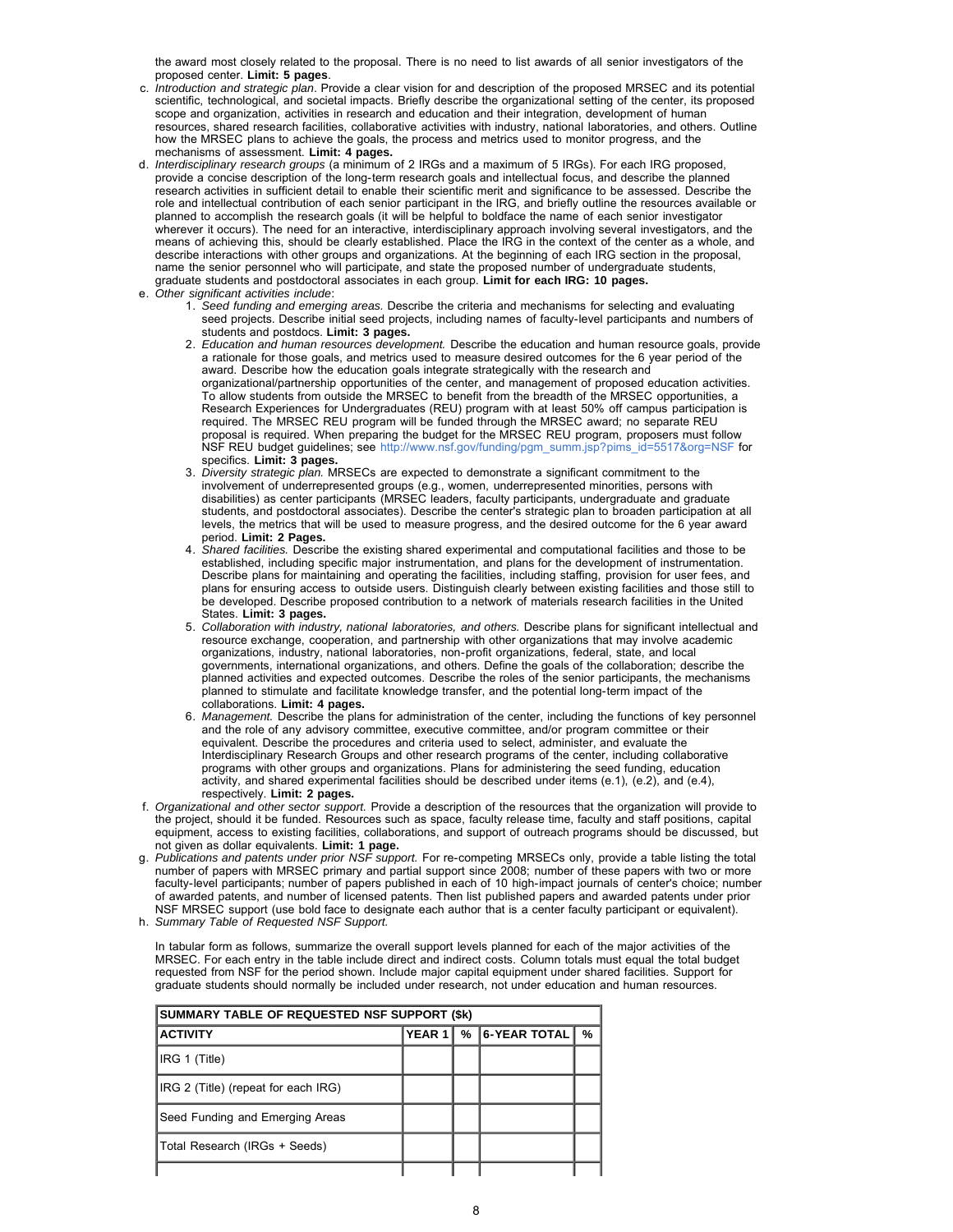| <b>Shared Facilities</b>                      |     |     |
|-----------------------------------------------|-----|-----|
| Education and Human Resources                 |     |     |
| Collaboration with Industry and Other Sectors |     |     |
| <b>Administration</b>                         |     |     |
| Total                                         | 100 | 100 |

Participant number table:

| <b>PROPOSED NUMBER OF PARTICIPANTS (First 3 Years)</b> |  |                      |  |  |  |  |  |  |  |  |
|--------------------------------------------------------|--|----------------------|--|--|--|--|--|--|--|--|
| <b>Number</b>                                          |  | YEAR 1 YEAR 2 YEAR 3 |  |  |  |  |  |  |  |  |
| <b>Faculty-Level Participants</b>                      |  |                      |  |  |  |  |  |  |  |  |
| <b>Faculty Participants Requesting Salary Support</b>  |  |                      |  |  |  |  |  |  |  |  |
| Postdocs                                               |  |                      |  |  |  |  |  |  |  |  |
| <b>Graduate Students</b>                               |  |                      |  |  |  |  |  |  |  |  |
| <b>REU Students</b>                                    |  |                      |  |  |  |  |  |  |  |  |
| <b>Technical Support Staff</b>                         |  |                      |  |  |  |  |  |  |  |  |
| <b>Administrative Support Staff</b>                    |  |                      |  |  |  |  |  |  |  |  |

Complete the following subaward table only if any subaward is proposed:

| <b>SUBAWARD (\$k)</b>                       |  |                     |  |  |  |  |  |  |  |  |  |
|---------------------------------------------|--|---------------------|--|--|--|--|--|--|--|--|--|
| <b>Number</b>                               |  | YEAR 1 6-YEAR TOTAL |  |  |  |  |  |  |  |  |  |
| <b>Subawardee Institution 1</b>             |  |                     |  |  |  |  |  |  |  |  |  |
| Subawardee Institution 2 (repeat as needed) |  |                     |  |  |  |  |  |  |  |  |  |
| <b>TOTAL</b>                                |  |                     |  |  |  |  |  |  |  |  |  |

- 5. **References Cited.** List only references cited in the Project Description. See GPG for format instructions. **Noncompliance with NSF guidelines may result in the proposal not being accepted or being returned without review.**
- 6. **Biographical Sketches.** Include a biographical sketch for each faculty-level participant according to GPG guidelines. List full names of collaborators/coauthors within the past 4 years; co-editors within the past 2 years; graduate advisor; postdoctoral advisor; postdoctoral scholars within the past 5 years; and all prior graduate students. See GPG for format instructions. **Noncompliance with NSF GPG guidelines may result in the proposal not being accepted or being returned without review. Limit: 2 pages for each senior investigator.**
- 7. **Budget pages and budget justification.** Complete budget pages for each year of support (1-6). A six-year cumulative budget will be automatically generated by FastLane or Grants.gov. Provide a six-year summary budget justification that may not exceed a total of 3 pages. Provide separate budget pages for the lead institution and for each organization receiving a subaward. Provide a separate budget justification, up to three pages, for each subaward. Do not list personnel with zero support on the budget page; FastLane will not allow proposal submission with personnel listed with zero support.
- 8. **Current and Pending Support.** List current and pending support for each faculty-level investigator.
- 9. **Facilities, Equipment and Other Resources.** Upload a document or insert text that states "See Project Description."

Please submit the following Supplemental Documents:

- 1. **Postdoctoral Researcher Mentoring Plan.** Proposals that request funding for postdoctoral researchers must include a one-page Mentoring Plan in the supplementary documents section otherwise the proposal may not be accepted or may be returned without review. **Limit: 1 page.**
- 2. **Letters of Commitment.** Include only official letters of commitment with specific commitments of resources from participating organizations. Scan your signed letters and upload into the Supplementary Documents section of FastLane, but do not send originals. For Grants.gov users, supplementary documents should be attached in Field 11 of the R&R Other Project Information Form. **Limit: Total of 5 pages.**
- 3. **Data Management Plan.** All proposals must describe plans for data management and sharing of the products of research, or assert the absence of the need for such plans. The Data Management Plan will be reviewed as part of the intellectual merit or broader impacts of the proposal, or both, as appropriate. See the GPG for further information about the implementation of this requirement or refer to the Division of Materials Research (DMR) Data Management Plan which is available at <http://www.nsf.gov/bfa/dias/policy/dmpdocs/dmr.pdf>.

### **No additional material is required or accepted with the full proposal submission.**

### **Additional Information:**

*Suggested Reviewers.* Submit a list of individuals who might be suitable to act as impartial reviewers through the Suggested Reviewers function of FastLane. Include their names, affiliations, phone numbers, e-mail addresses, and areas of expertise. PIs can also include a brief list of reviewers to be avoided.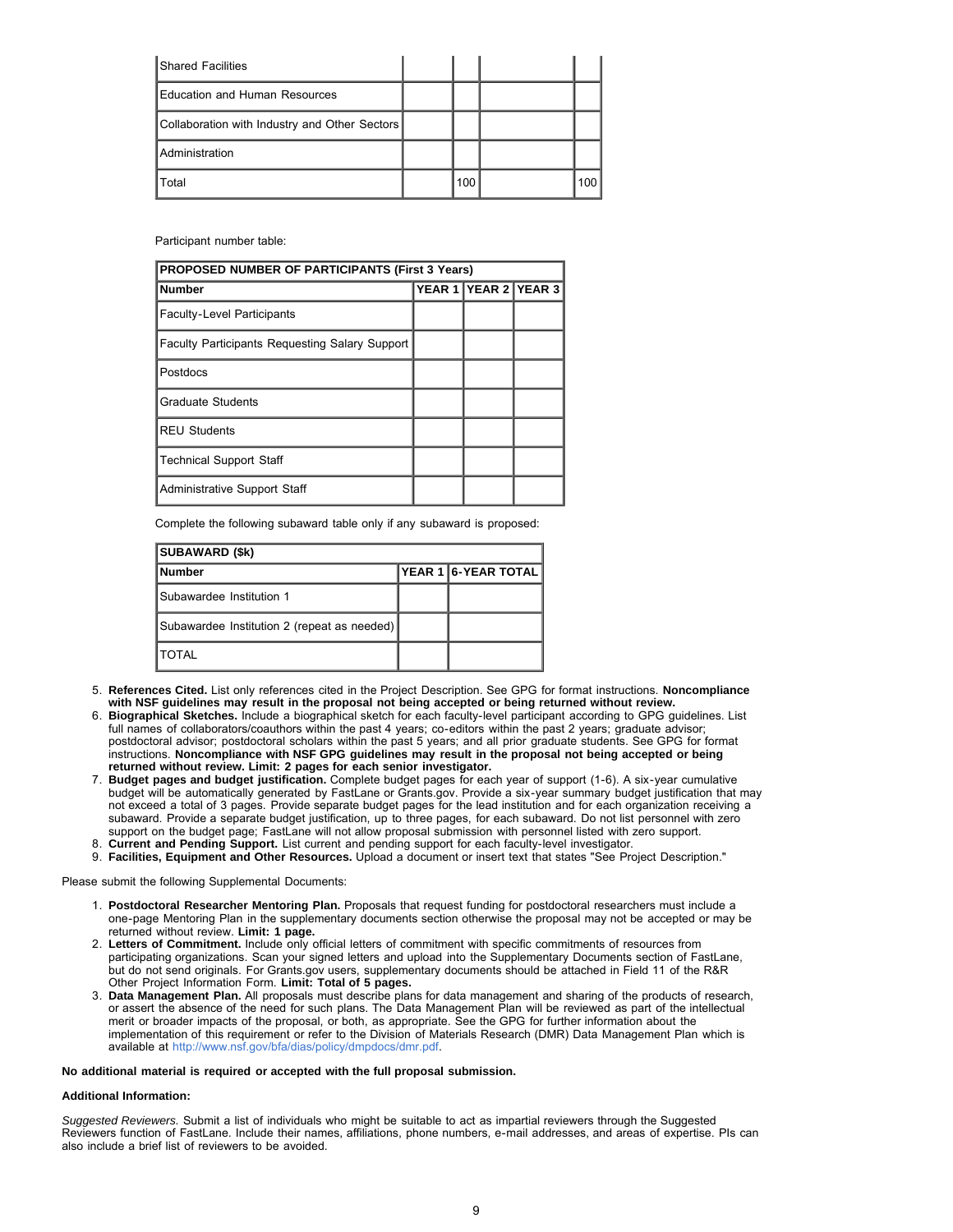<span id="page-9-1"></span>Immediately after submission of the full proposal, please send via e-mail to [mrsec@nsf.gov](mailto: mrsec@nsf.gov) the following:

- 1. An Adobe Acrobat or Microsoft Word file with the filename: proposal #\_institution\_COI (replacing institution with university name). A combined list of full names of: collaborators/co-authors within the past 4 years; co-editors within the past 2 years; graduate advisor; postdoctoral advisor; postdoctoral scholars within the past 5 years; and all prior graduate students, for all senior participants in the proposed MRSEC, and (optional) a short list of reviewers to avoid.
- 2. A Microsoft Excel file with the filename: proposal #\_institution\_reviewers. A spreadsheet of suggested reviewers for each IRG with the following 9 columns: last name, first name, middle initial, institution, department, phone number, e-mail address, expertise, IRG(s).

## <span id="page-9-0"></span>**B. Budgetary Information**

**Cost Sharing:** Inclusion of voluntary committed cost sharing is prohibited.

#### **Other Budgetary Limitations:**

Awards are expected to range in size from about \$2.0 million/year to a maximum of \$5.0 million/year for a MRSEC proposal, depending on the number of IRGs. The budget for the full proposal may not be larger than the preliminary proposal budget.

# **C. Due Dates**

**Preliminary Proposal Due Date(s)** *(required)* (due by 5 p.m. proposer's local time)*:*

August 26, 2013

**Full Proposal Deadline(s)** (due by 5 p.m. proposer's local time):

January 10, 2014

## <span id="page-9-2"></span>**D. FastLane/Grants.gov Requirements**

#### **For Proposals Submitted Via FastLane:**

To prepare and submit a proposal via FastLane, see detailed technical instructions available at: [https://www.fastlane.nsf.gov/a1/newstan.htm.](https://www.fastlane.nsf.gov/a1/newstan.htm) For FastLane user support, call the FastLane Help Desk at 1-800- 673-6188 or e-mail [fastlane@nsf.gov.](mailto:fastlane@nsf.gov) The FastLane Help Desk answers general technical questions related to the use of the FastLane system. Specific questions related to this program solicitation should be referred to the NSF program staff contact(s) listed in Section VIII of this funding opportunity.

#### **For Proposals Submitted Via Grants.gov:**

Before using Grants.gov for the first time, each organization must register to create an institutional profile. Once registered, the applicant's organization can then apply for any federal grant on the Grants.gov website. Comprehensive information about using Grants.gov is available on the Grants.gov Applicant Resources webpage: [http://www.grants.gov/web/grants/applicants.html.](http://www.grants.gov/web/grants/applicants.html) In addition, the NSF Grants.gov Application Guide (see link in Section V.A) provides instructions regarding the technical preparation of proposals via Grants.gov. For Grants.gov user support,

contact the Grants.gov Contact Center at 1-800-518-4726 or by email: [support@grants.gov](mailto:support@grants.gov). The Grants.gov Contact Center answers general technical questions related to the use of Grants.gov. Specific questions related to this program solicitation should be referred to the NSF program staff contact(s) listed in Section VIII of this solicitation.

*Submitting the Proposal:* Once all documents have been completed, the Authorized Organizational Representative (AOR) must submit the application to Grants.gov and verify the desired funding opportunity and agency to which the application is submitted. The AOR must then sign and submit the application to Grants.gov. The completed application will be transferred to the NSF FastLane system for further processing.

Proposers that submitted via FastLane are strongly encouraged to use FastLane to verify the status of their submission to NSF. For proposers that submitted via Grants.gov, until an application has been received and validated by NSF, the Authorized Organizational Representative may check the status of an application on Grants.gov. After proposers have received an e-mail notification from NSF, Research.gov should be used to check the status of an application.

### <span id="page-9-3"></span>**VI. NSF PROPOSAL PROCESSING AND REVIEW PROCEDURES**

Proposals received by NSF are assigned to the appropriate NSF program for acknowledgement and, if they meet NSF requirements, for review. All proposals are carefully reviewed by a scientist, engineer, or educator serving as an NSF Program Officer, and usually by three to ten other persons outside NSF either as *ad hoc* reviewers, panelists, or both, who are experts in the particular fields represented by the proposal. These reviewers are selected by Program Officers charged with oversight of the review process. Proposers are invited to suggest names of persons they believe are especially well qualified to review the proposal and/or persons they would prefer not review the proposal. These suggestions may serve as one source in the reviewer selection process at the Program Officer's discretion. Submission of such names, however, is optional. Care is taken to ensure that reviewers have no conflicts of interest with the proposal. In addition, Program Officers may obtain comments from site visits before recommending final action on proposals. Senior NSF staff further review recommendations for awards. A flowchart that depicts the entire NSF proposal and award process (and associated timeline) is included in the GPG as [Exhibit III-1](http://www.nsf.gov/pubs/policydocs/pappguide/nsf14001/gpg_3ex1.pdf).

A comprehensive description of the Foundation's merit review process is available on the NSF website at: [http://nsf.gov/bfa/dias/policy/merit\\_review/.](http://nsf.gov/bfa/dias/policy/merit_review/)

Proposers should also be aware of core strategies that are essential to the fulfillment of NSF's mission, as articulated in *[Investing in](http://www.nsf.gov/pubs/2014/nsf14043/nsf14043.pdf) [Science, Engineering, and Education for the Nation's Future: NSF Strategic Plan for 2014-2018](http://www.nsf.gov/pubs/2014/nsf14043/nsf14043.pdf)*. These strategies are integrated in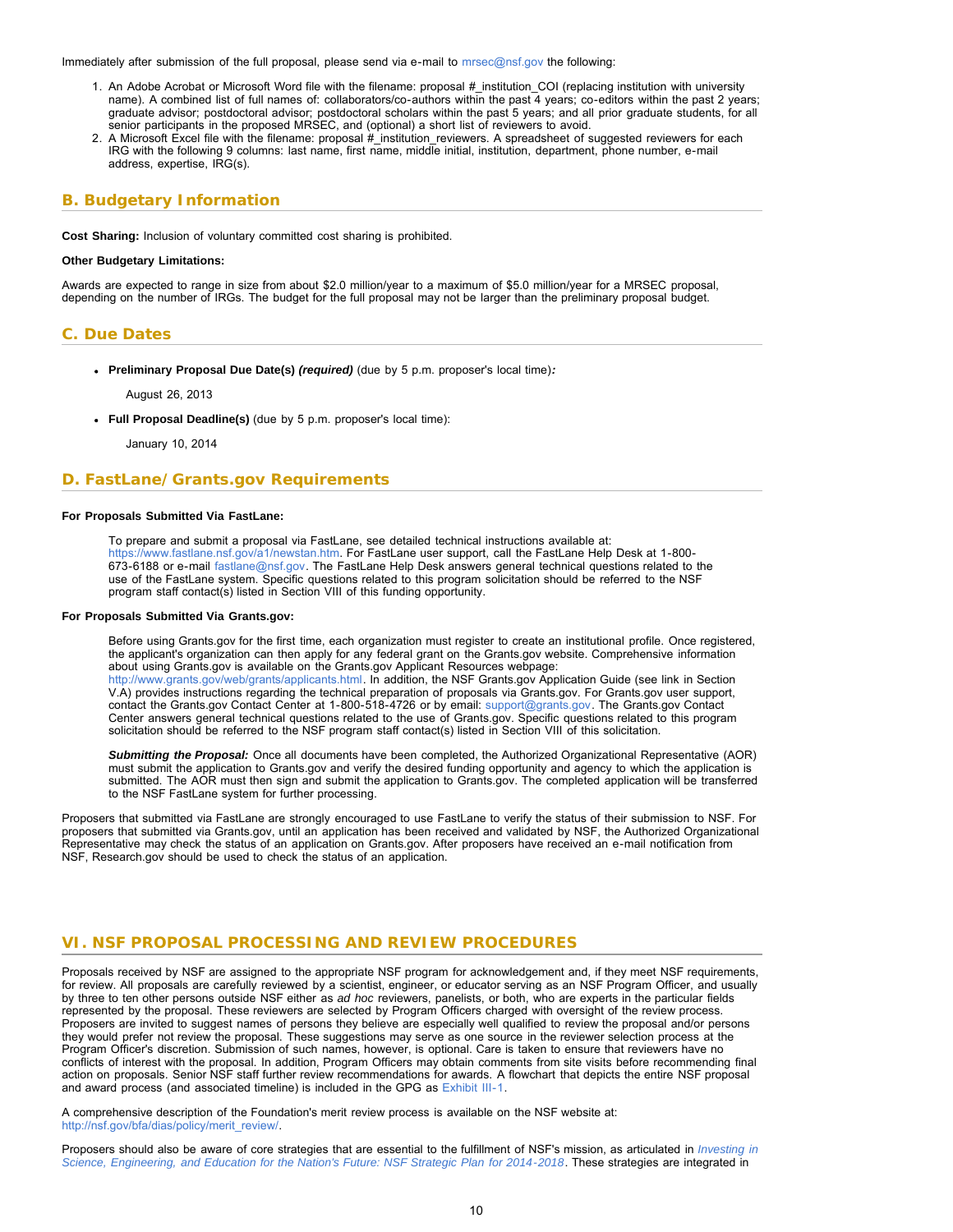the program planning and implementation process, of which proposal review is one part. NSF's mission is particularly wellimplemented through the integration of research and education and broadening participation in NSF programs, projects, and activities.

One of the strategic objectives in support of NSF's mission is to foster integration of research and education through the programs, projects, and activities it supports at academic and research institutions. These institutions must recruit, train, and prepare a diverse STEM workforce to advance the frontiers of science and participate in the U.S. technology-based economy. NSF's contribution to the national innovation ecosystem is to provide cutting-edge research under the guidance of the Nation's most creative scientists and engineers. NSF also supports development of a strong science, technology, engineering, and mathematics (STEM) workforce by investing in building the knowledge that informs improvements in STEM teaching and learning.

NSF's mission calls for the broadening of opportunities and expanding participation of groups, institutions, and geographic regions that are underrepresented in STEM disciplines, which is essential to the health and vitality of science and engineering. NSF is committed to this principle of diversity and deems it central to the programs, projects, and activities it considers and supports.

# <span id="page-10-0"></span>**A. Merit Review Principles and Criteria**

The National Science Foundation strives to invest in a robust and diverse portfolio of projects that creates new knowledge and enables breakthroughs in understanding across all areas of science and engineering research and education. To identify which projects to support, NSF relies on a merit review process that incorporates consideration of both the technical aspects of a proposed project and its potential to contribute more broadly to advancing NSF's mission "to promote the progress of science; to advance the national health, prosperity, and welfare; to secure the national defense; and for other purposes." NSF makes every effort to conduct a fair, competitive, transparent merit review process for the selection of projects.

### 1. Merit Review Principles

These principles are to be given due diligence by PIs and organizations when preparing proposals and managing projects, by reviewers when reading and evaluating proposals, and by NSF program staff when determining whether or not to recommend proposals for funding and while overseeing awards. Given that NSF is the primary federal agency charged with nurturing and supporting excellence in basic research and education, the following three principles apply:

- All NSF projects should be of the highest quality and have the potential to advance, if not transform, the frontiers of knowledge.
- NSF projects, in the aggregate, should contribute more broadly to achieving societal goals. These "Broader Impacts" may be accomplished through the research itself, through activities that are directly related to specific research projects, or through activities that are supported by, but are complementary to, the project. The project activities may be based on previously established and/or innovative methods and approaches, but in either case must be well justified.
- Meaningful assessment and evaluation of NSF funded projects should be based on appropriate metrics, keeping in mind the likely correlation between the effect of broader impacts and the resources provided to implement projects. If the size of the activity is limited, evaluation of that activity in isolation is not likely to be meaningful. Thus, assessing the effectiveness of these activities may best be done at a higher, more aggregated, level than the individual project.

With respect to the third principle, even if assessment of Broader Impacts outcomes for particular projects is done at an aggregated level, PIs are expected to be accountable for carrying out the activities described in the funded project. Thus, individual projects should include clearly stated goals, specific descriptions of the activities that the PI intends to do, and a plan in place to document the outputs of those activities.

These three merit review principles provide the basis for the merit review criteria, as well as a context within which the users of the criteria can better understand their intent.

#### 2. Merit Review Criteria

All NSF proposals are evaluated through use of the two National Science Board approved merit review criteria. In some instances, however, NSF will employ additional criteria as required to highlight the specific objectives of certain programs and activities.

The two merit review criteria are listed below. **Both** criteria are to be given **full consideration** during the review and decisionmaking processes; each criterion is necessary but neither, by itself, is sufficient. Therefore, proposers must fully address both criteria. ([GPG Chapter II.C.2.d.i.](http://www.nsf.gov/pubs/policydocs/pappguide/nsf15001/gpg_2.jsp#IIC2di) contains additional information for use by proposers in development of the Project Description section of the proposal.) Reviewers are strongly encouraged to review the criteria, including [GPG Chapter II.C.2.d.i.,](http://www.nsf.gov/pubs/policydocs/pappguide/nsf15001/gpg_2.jsp#IIC2di) prior to the review of a proposal.

When evaluating NSF proposals, reviewers will be asked to consider what the proposers want to do, why they want to do it, how they plan to do it, how they will know if they succeed, and what benefits could accrue if the project is successful. These issues apply both to the technical aspects of the proposal and the way in which the project may make broader contributions. To that end, reviewers will be asked to evaluate all proposals against two criteria:

- **Intellectual Merit:** The Intellectual Merit criterion encompasses the potential to advance knowledge; and
- **Broader Impacts:** The Broader Impacts criterion encompasses the potential to benefit society and contribute to the achievement of specific, desired societal outcomes.

The following elements should be considered in the review for both criteria:

- 1. What is the potential for the proposed activity to
	- a. Advance knowledge and understanding within its own field or across different fields (Intellectual Merit); and b. Benefit society or advance desired societal outcomes (Broader Impacts)?
- 2. To what extent do the proposed activities suggest and explore creative, original, or potentially transformative concepts?
- 3. Is the plan for carrying out the proposed activities well-reasoned, well-organized, and based on a sound rationale? Does the plan incorporate a mechanism to assess success?
- 4. How well qualified is the individual, team, or organization to conduct the proposed activities?
- 5. Are there adequate resources available to the PI (either at the home organization or through collaborations) to carry out the proposed activities?

Broader impacts may be accomplished through the research itself, through the activities that are directly related to specific research projects, or through activities that are supported by, but are complementary to, the project. NSF values the advancement of scientific knowledge and activities that contribute to achievement of societally relevant outcomes. Such outcomes include, but are not limited to: full participation of women, persons with disabilities, and underrepresented minorities in science, technology, engineering, and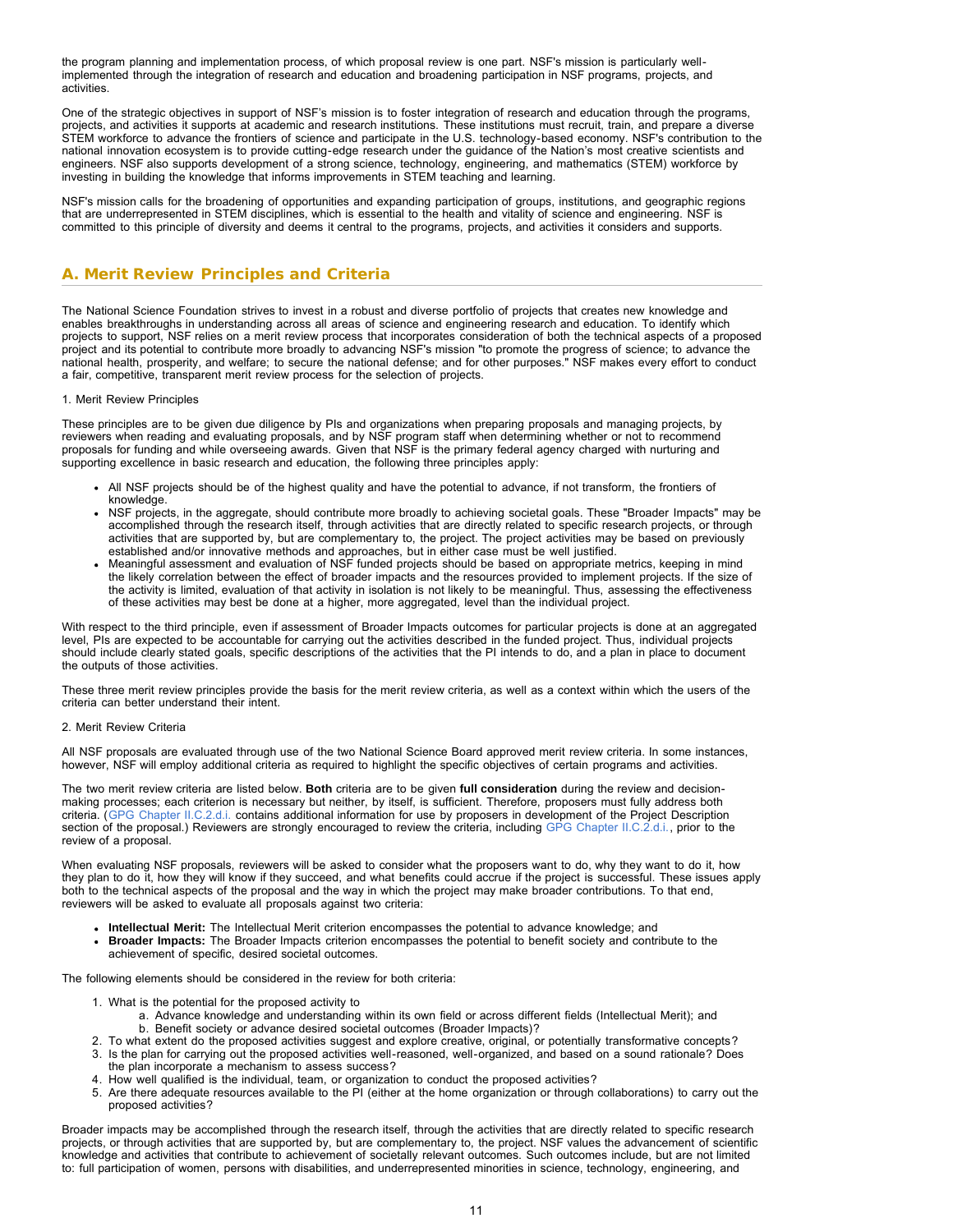mathematics (STEM); improved STEM education and educator development at any level; increased public scientific literacy and public engagement with science and technology; improved well-being of individuals in society; development of a diverse, globally competitive STEM workforce; increased partnerships between academia, industry, and others; improved national security; increased economic competitiveness of the United States; and enhanced infrastructure for research and education.

Proposers are reminded that reviewers will also be asked to review the Data Management Plan and the Postdoctoral Researcher Mentoring Plan, as appropriate.

### **Additional Solicitation Specific Review Criteria**

**In addition to the National Science Board merit review criteria, MRSEC proposals have additional review criteria. Given competing proposals of essentially equal merit, NSF staff will be responsible for ensuring that the overall program reflects an appropriate balance among research topics and among centers of differing size and complexity. Preliminary proposals will be evaluated in terms of their potential to meet the criteria for full proposals.**

MRSEC proposals will be evaluated in terms of the IRGs and of the Center as a whole, using the following additional criteria:

### **A. Interdisciplinary Research Groups:**

- A well integrated, interdisciplinary research program distinguished by intellectual excellence and driven by a clear vision for each interdisciplinary research group leading to fundamental advances, new discoveries, and/or technological developments that could have national and international significance.
- Capability of the investigators, technical soundness of the proposed approach, and adequacy of the resources available or proposed, including instrumentation and facilities.
- Clear benefits of a multi-investigator, interdisciplinary approach to address a major topic or area normally supported by the Division of Materials Research for each IRG; cooperation and interdependence of the investigators within the IRG.

#### **B. The Center as a Whole:**

- Organizational setting and rationale for the center. Relationship to existing and planned organizational programs and capabilities in materials research and education; planned intellectual breadth of the proposed program; potential for stimulating interdisciplinary interaction and collaboration; potential for organizational, national, and international impacts.
- Development of effective education/outreach activities that are consistent with the center size; leverage participant expertise and interest; address local and national needs in workforce development; and foster increased participation in materials research and education of members of underrepresented groups in science and engineering at all academic levels.
- Plans to establish and operate shared experimental and computational facilities, properly staffed, equipped and maintained, and accessible to users from the center, the broader academic community, the participating institutions, and other institutions and sectors.
- Plans and potential to develop and maintain active cooperation with industry and other sectors, such as National Laboratories and international institutions; to stimulate and facilitate knowledge transfer among the organizational participants and between the center and other organizations and sectors; and to strengthen the links between universitybased materials research and its application and implementation.
- Effective use of seed funding for junior faculty, potentially transformative projects, and/or emerging areas of interdisciplinary materials research.
- Organizational commitments and support. Likely effectiveness of the proposed management plan, including mechanisms for selection of topics and internal allocation of resources, plans for self-evaluation, and plans and potential for maintaining a flexible and innovative program.

### <span id="page-11-0"></span>**B. Review and Selection Process**

Proposals submitted in response to this program solicitation will be reviewed by Ad hoc Review and/or Panel Review, or Reverse Site Review.

Preliminary MRSEC proposals will be reviewed by panel review, supplemented by *ad hoc* review as needed. Preliminary proposals will be reviewed based on the topical areas of IRGs, thus the IRGs in a MRSEC proposal may be reviewed by different panels if the research areas are dissimilar.

The preliminary proposal review process pays special attention to the merit and potential impacts of each proposed IRG, with the objective that preliminary proposals with excellent IRGs would be invited for full proposals. It is possible that only some of the proposed IRGs in a MRSEC preliminary proposal would be invited for a full MRSEC proposal.

A proposing organization that submits a MRSEC preliminary proposal is encouraged to submit a proposal with IRGs each with well integrated, interdisciplinary research of excellent quality; a MRSEC preliminary proposal with two or more IRGs of lower quality, as determined by the preliminary proposal review, would normally not be invited for a full MRSEC proposal.

Full MRSEC proposals will be accepted by invitation only, based on the pre-proposal reviews. Full proposals will be reviewed by ad hoc review. MRSEC finalists will be selected based on ad hoc reviews of the full proposals. Finalists will come to NSF to make presentations of their proposals to panels of experts (reverse site visits). Updated Current and Pending Support documents for all senior participants will be required at the time of reverse site visits, along with presentation materials, such as slides, PDF files, etc.

Reviewers will be asked to evaluate proposals using two National Science Board approved merit review criteria and, if applicable, additional program specific criteria. A summary rating and accompanying narrative will be completed and submitted by each reviewer. The Program Officer assigned to manage the proposal's review will consider the advice of reviewers and will formulate a recommendation.

After scientific, technical and programmatic review and consideration of appropriate factors, the NSF Program Officer recommends to the cognizant Division Director whether the proposal should be declined or recommended for award. NSF strives to be able to tell applicants whether their proposals have been declined or recommended for funding within six months. Large or particularly complex proposals or proposals from new awardees may require additional review and processing time. The time interval begins on the deadline or target date, or receipt date, whichever is later. The interval ends when the Division Director acts upon the Program Officer's recommendation.

After programmatic approval has been obtained, the proposals recommended for funding will be forwarded to the Division of Grants and Agreements for review of business, financial, and policy implications. After an administrative review has occurred, Grants and Agreements Officers perform the processing and issuance of a grant or other agreement. Proposers are cautioned that only a Grants and Agreements Officer may make commitments, obligations or awards on behalf of NSF or authorize the expenditure of funds. No commitment on the part of NSF should be inferred from technical or budgetary discussions with a NSF Program Officer. A Principal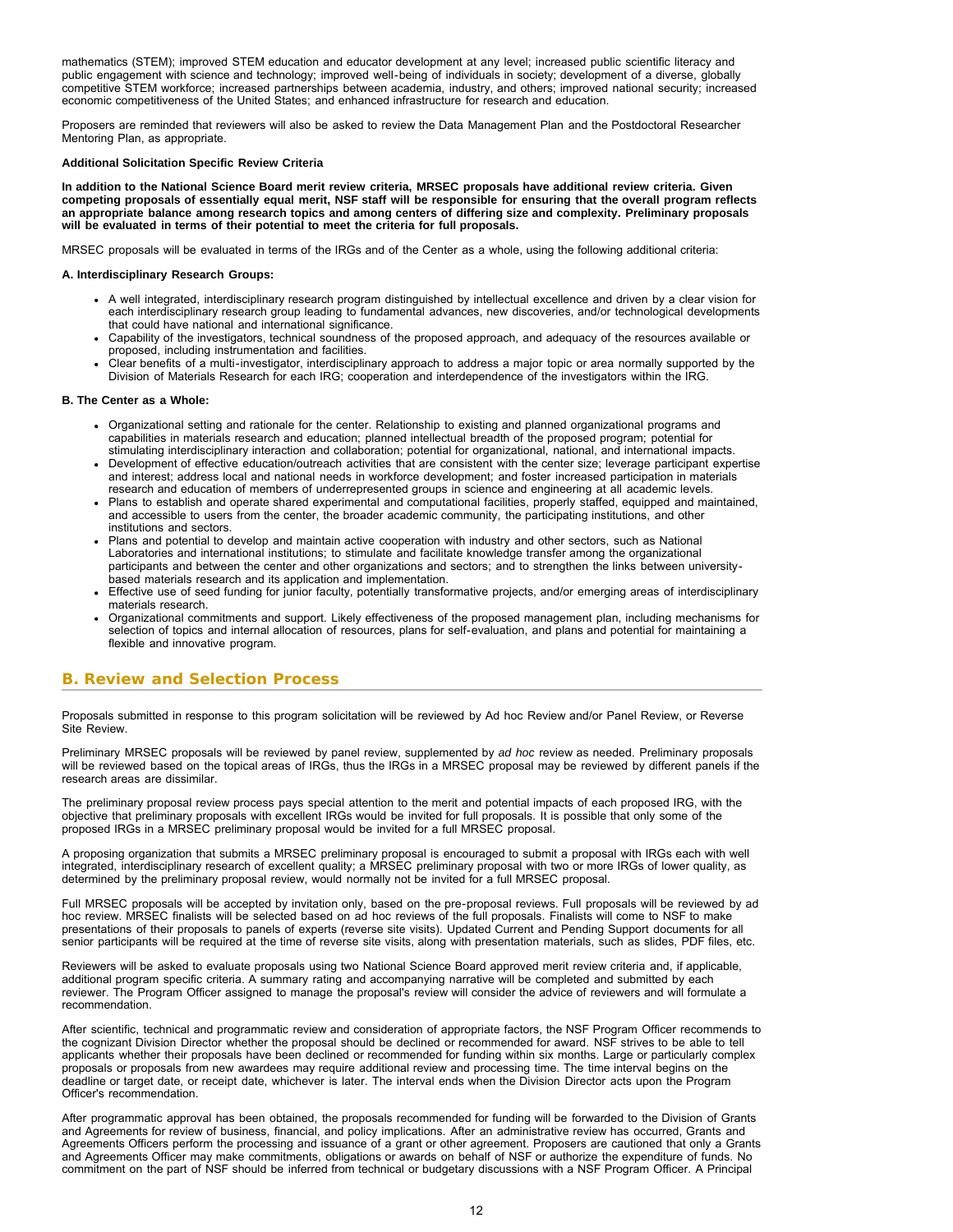Investigator or organization that makes financial or personnel commitments in the absence of a grant or cooperative agreement signed by the NSF Grants and Agreements Officer does so at their own risk.

Once an award or declination decision has been made, Principal Investigators are provided feedback about their proposals. In all cases, reviews are treated as confidential documents. Verbatim copies of reviews, excluding the names of the reviewers or any reviewer-identifying information, are sent to the Principal Investigator/Project Director by the Program Officer. In addition, the proposer will receive an explanation of the decision to award or decline funding.

# <span id="page-12-0"></span>**VII. AWARD ADMINISTRATION INFORMATION**

# <span id="page-12-1"></span>**A. Notification of the Award**

Notification of the award is made to *the submitting organization* by a Grants Officer in the Division of Grants and Agreements. Organizations whose proposals are declined will be advised as promptly as possible by the cognizant NSF Program administering the program. Verbatim copies of reviews, not including the identity of the reviewer, will be provided automatically to the Principal Investigator. (See Section VI.B. for additional information on the review process).

# <span id="page-12-2"></span>**B. Award Conditions**

An NSF award consists of: (1) the award notice, which includes any special provisions applicable to the award and any numbered amendments thereto; (2) the budget, which indicates the amounts, by categories of expense, on which NSF has based its support (or otherwise communicates any specific approvals or disapprovals of proposed expenditures); (3) the proposal referenced in the award notice; (4) the applicable award conditions, such as Grant General Conditions (GC-1)\*; or Research Terms and Conditions\* and (5) any announcement or other NSF issuance that may be incorporated by reference in the award notice. Cooperative agreements also are administered in accordance with NSF Cooperative Agreement Financial and Administrative Terms and Conditions (CA-FATC) and the applicable Programmatic Terms and Conditions. NSF awards are electronically signed by an NSF Grants and Agreements Officer and transmitted electronically to the organization via e-mail.

\*These documents may be accessed electronically on NSF's Website at [http://www.nsf.gov/awards/managing/award\\_conditions.jsp?](http://www.nsf.gov/awards/managing/award_conditions.jsp?org=NSF) [org=NSF.](http://www.nsf.gov/awards/managing/award_conditions.jsp?org=NSF) Paper copies may be obtained from the NSF Publications Clearinghouse, telephone (703) 292-7827 or by e-mail from [nsfpubs@nsf.gov.](mailto:nsfpubs@nsf.gov)

More comprehensive information on NSF Award Conditions and other important information on the administration of NSF awards is contained in the NSF *Award & Administration Guide* (AAG) Chapter II, available electronically on the NSF Website at [http://www.nsf.gov/publications/pub\\_summ.jsp?ods\\_key=aag.](http://www.nsf.gov/publications/pub_summ.jsp?ods_key=aag)

### **Special Award Conditions:**

Special award conditions for MRSECs will be within the cooperative agreement.

# <span id="page-12-3"></span>**C. Reporting Requirements**

For all multi-year grants (including both standard and continuing grants), the Principal Investigator must submit an annual project report to the cognizant Program Officer at least 90 days prior to the end of the current budget period. (Some programs or awards require submission of more frequent project reports). Within 90 days following expiration of a grant, the PI also is required to submit a final project report, and a project outcomes report for the general public.

Failure to provide the required annual or final project reports, or the project outcomes report, will delay NSF review and processing of any future funding increments as well as any pending proposals for all identified PIs and co-PIs on a given award. PIs should examine the formats of the required reports in advance to assure availability of required data.

PIs are required to use NSF's electronic project-reporting system, available through Research.gov, for preparation and submission of annual and final project reports. Such reports provide information on accomplishments, project participants (individual and organizational), publications, and other specific products and impacts of the project. Submission of the report via Research.gov constitutes certification by the PI that the contents of the report are accurate and complete. The project outcomes report also must be prepared and submitted using Research.gov. This report serves as a brief summary, prepared specifically for the public, of the nature and outcomes of the project. This report will be posted on the NSF website exactly as it is submitted by the PI.

More comprehensive information on NSF Reporting Requirements and other important information on the administration of NSF awards is contained in the NSF *Award & Administration Guide* (AAG) Chapter II, available electronically on the NSF Website at [http://www.nsf.gov/publications/pub\\_summ.jsp?ods\\_key=aag.](http://www.nsf.gov/publications/pub_summ.jsp?ods_key=aag)

Center-specific annual progress reports and continuation requests are required with special formatting for use in MRSEC reports and for longitudinal comparisons. Those additional reporting requirement will be referenced in the cooperative agreement.

# <span id="page-12-4"></span>**VIII. AGENCY CONTACTS**

*Please note that the program contact information is current at the time of publishing. See program website for any updates to the points of contact.*

General inquiries regarding this program should be made to:

- Daniele Finotello, 1065 N, telephone: (703) 292-4676, email: [dfinotel@nsf.gov](mailto:dfinotel@nsf.gov)
- Alfredo Caro, 1065 N, telephone: (703) 292-4914, email: [jcaro@nsf.gov](mailto:jcaro@nsf.gov)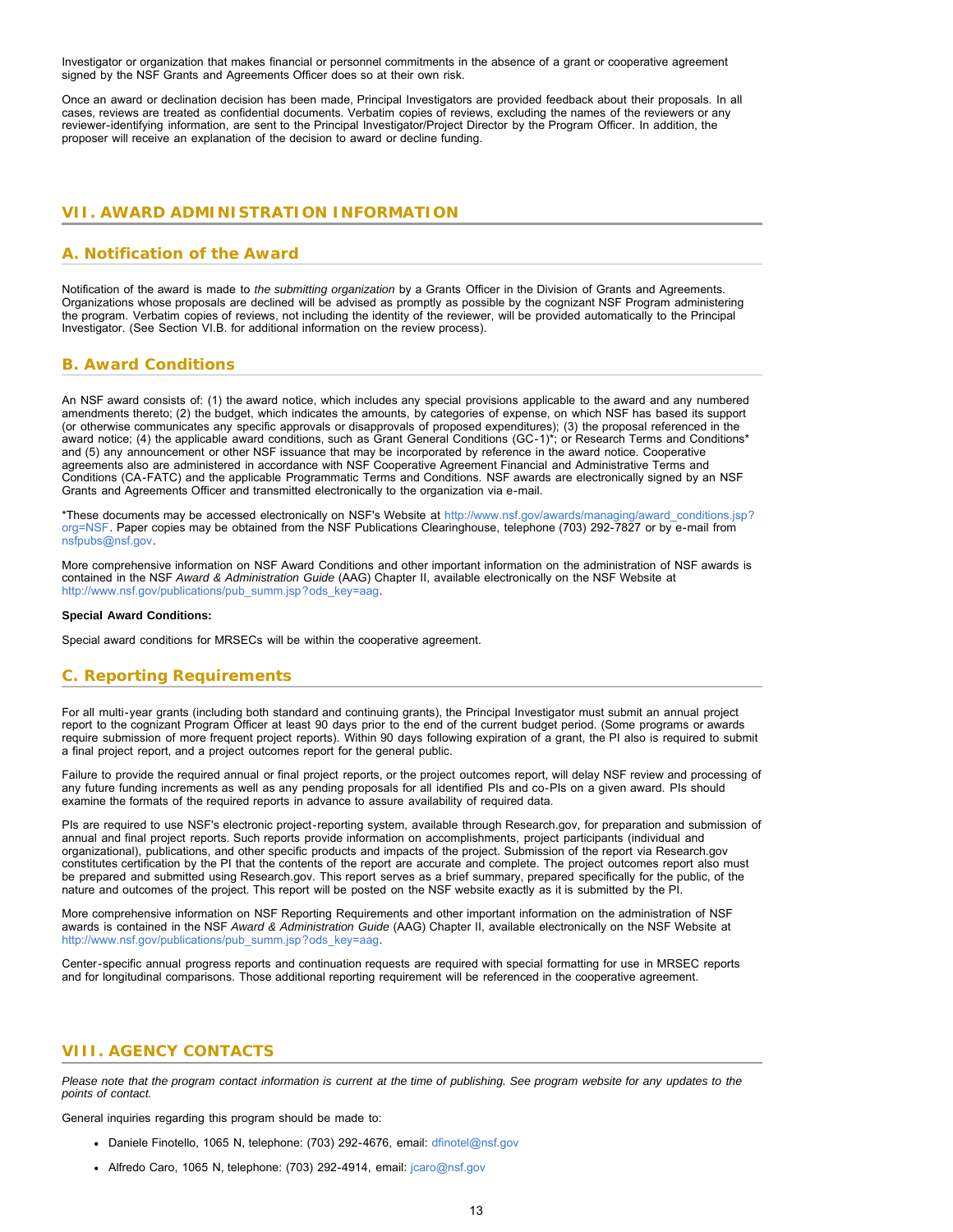For questions related to the use of FastLane, contact:

FastLane Help Desk, telephone: 1-800-673-6188; e-mail: [fastlane@nsf.gov.](mailto:fastlane@nsf.gov)

For questions relating to Grants.gov contact:

Grants.gov Contact Center: If the Authorized Organizational Representatives (AOR) has not received a confirmation message from Grants.gov within 48 hours of submission of application, please contact via telephone: 1-800-518-4726; email: [support@grants.gov.](mailto:support@grants.gov)

### <span id="page-13-0"></span>**IX. OTHER INFORMATION**

The NSF website provides the most comprehensive source of information on NSF Directorates (including contact information), programs and funding opportunities. Use of this website by potential proposers is strongly encouraged. In addition, "NSF Update" is an information-delivery system designed to keep potential proposers and other interested parties apprised of new NSF funding opportunities and publications, important changes in proposal and award policies and procedures, and upcoming NSF [Grants](http://www.nsf.gov/bfa/dias/policy/outreach.jsp) [Conferences.](http://www.nsf.gov/bfa/dias/policy/outreach.jsp) Subscribers are informed through e-mail or the user's Web browser each time new publications are issued that match their identified interests. "NSF Update" also is available on NSF's website at [https://public.govdelivery.com/accounts/USNSF/subscriber/new?topic\\_id=USNSF\\_179.](http://www.nsf.gov/cgi-bin/good-bye?https://public.govdelivery.com/accounts/USNSF/subscriber/new?topic_id=USNSF_179)

Grants.gov provides an additional electronic capability to search for Federal government-wide grant opportunities. NSF funding opportunities may be accessed via this mechanism. Further information on Grants.gov may be obtained at [http://www.grants.gov.](http://www.grants.gov/)

## **ABOUT THE NATIONAL SCIENCE FOUNDATION**

The National Science Foundation (NSF) is an independent Federal agency created by the National Science Foundation Act of 1950, as amended (42 USC 1861-75). The Act states the purpose of the NSF is "to promote the progress of science; [and] to advance the national health, prosperity, and welfare by supporting research and education in all fields of science and engineering."

NSF funds research and education in most fields of science and engineering. It does this through grants and cooperative agreements to more than 2,000 colleges, universities, K-12 school systems, businesses, informal science organizations and other research organizations throughout the US. The Foundation accounts for about one-fourth of Federal support to academic institutions for basic research.

NSF receives approximately 55,000 proposals each year for research, education and training projects, of which approximately 11,000 are funded. In addition, the Foundation receives several thousand applications for graduate and postdoctoral fellowships. The agency operates no laboratories itself but does support National Research Centers, user facilities, certain oceanographic vessels and Arctic and Antarctic research stations. The Foundation also supports cooperative research between universities and industry, US participation in international scientific and engineering efforts, and educational activities at every academic level.

*Facilitation Awards for Scientists and Engineers with Disabilities* provide funding for special assistance or equipment to enable persons with disabilities to work on NSF-supported projects. See Grant Proposal Guide Chapter II, Section D.2 for instructions regarding preparation of these types of proposals.

The National Science Foundation has Telephonic Device for the Deaf (TDD) and Federal Information Relay Service (FIRS) capabilities that enable individuals with hearing impairments to communicate with the Foundation about NSF programs, employment or general information. TDD may be accessed at (703) 292-5090 and (800) 281-8749, FIRS at (800) 877-8339.

The National Science Foundation Information Center may be reached at (703) 292-5111.

The National Science Foundation promotes and advances scientific progress in the United States by competitively awarding grants and cooperative agreements for research and education in the sciences, mathematics, and engineering.

To get the latest information about program deadlines, to download copies of NSF publications, and to access abstracts of awards, visit the NSF Website at [http://www.nsf.gov](http://www.nsf.gov/)

| • Location:                                            | 4201 Wilson Blvd. Arlington, VA 22230 |
|--------------------------------------------------------|---------------------------------------|
| • For General Information<br>(NSF Information Center): | (703) 292-5111                        |
| • TDD (for the hearing-impaired):                      | (703) 292-5090                        |
| • To Order Publications or Forms:                      |                                       |
| Send an e-mail to:                                     | nsfpubs@nsf.gov                       |
| or telephone:                                          | (703) 292-7827                        |
| • To Locate NSF Employees:                             | (703) 292-5111                        |